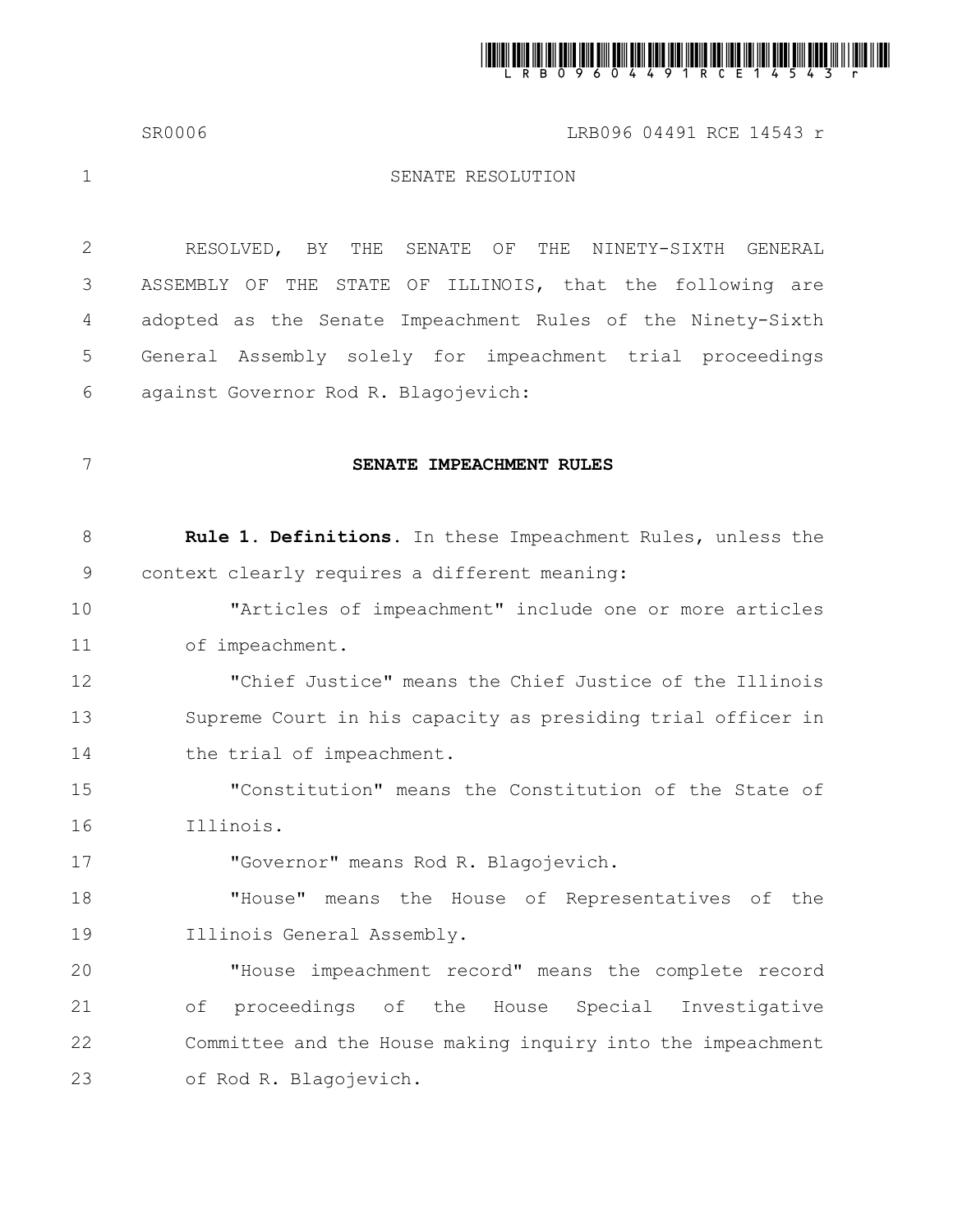"Journal" means the Journal of the Senate. SR0006 -2- LRB096 04491 RCE 14543 r

"Majority caucus" means that group of Senators from the numerically strongest political party in the Senate. 2 3

"Majority of those elected" means at least 30 Senators. "Minority caucus" means that group of Senators from other than the majority caucus. 4 5 6

"Minority Leader" means the Minority Leader of the Senate. 7 8

"Party" means the House Prosecutor or Rod R. Blagojevich or his counsel. 9 10

"President" means the President of the Senate.

"Presiding Officer of the Senate" means that Senator serving as the presiding officer of the Senate, whether that Senator is the President or another Senator designated by the President, in his or her capacity as presiding officer. 12 13 14 15 16

"Secretary" means the Secretary of the Senate.

"Senate" means the Senate of the Illinois General Assembly. 18 19

"Senate Rules" mean the Rules of the Senate of the Ninety-Sixth General Assembly, other than these Impeachment Rules. 20 21 22

"Two-thirds of those elected" means at least 40 Senators. 23 24

25

1

11

17

**Rule 2. Notice from the House of Representatives.** When the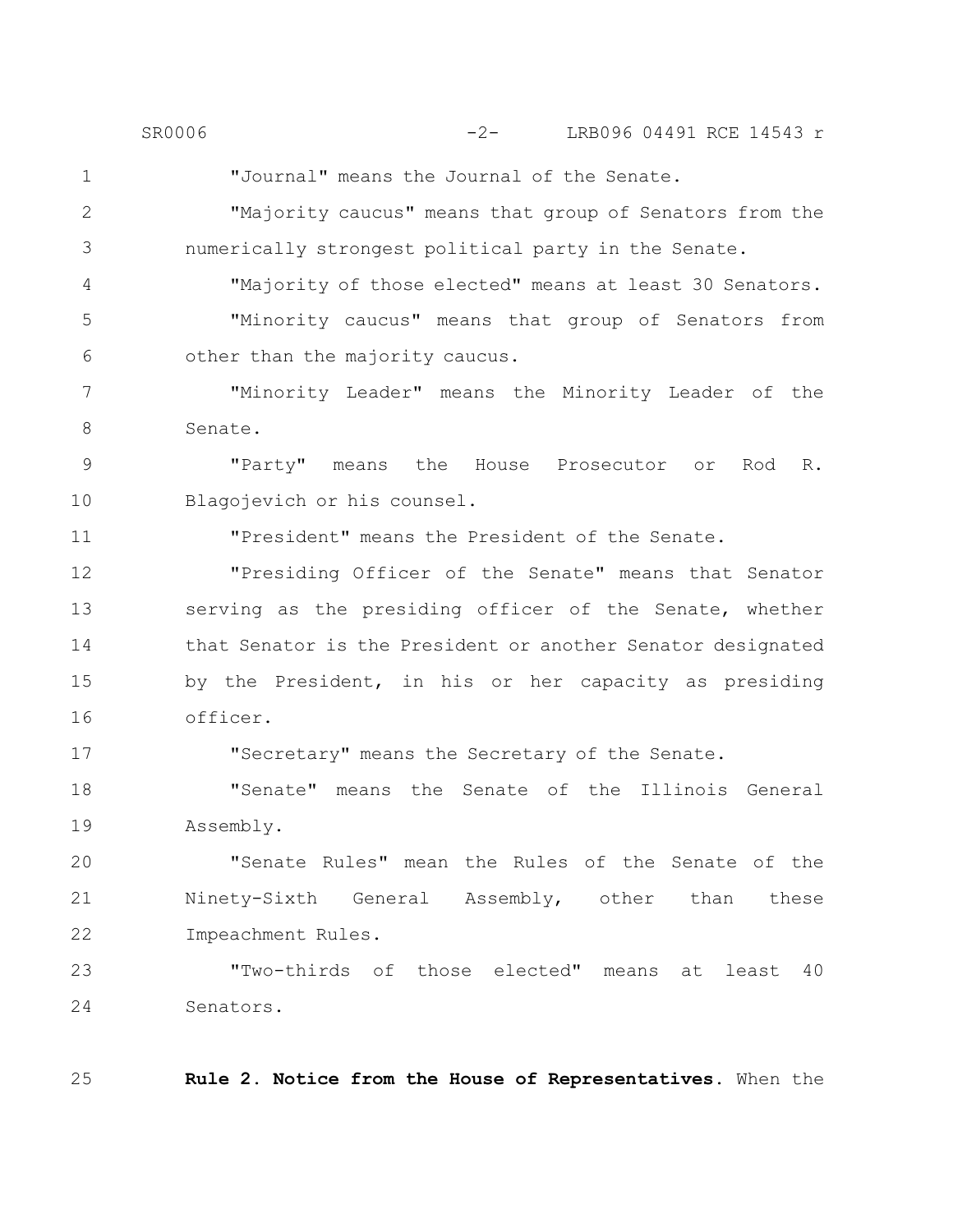Senate receives notice from the House that the Speaker of the House has directed the House Prosecutor to exhibit articles of impeachment before the Senate, the Secretary shall immediately inform the Clerk of the House that the Senate is ready to receive the House Prosecutor for the purposes of exhibiting those articles of impeachment and filing of the House impeachment record with the Secretary. 1 2 3 4 5 6 7 SR0006 -3- LRB096 04491 RCE 14543 r

#### **Rule 3. Introduction of House Prosecutor; exhibition of articles of impeachment.** 8 9

(a) The Counsel to the Special Investigative Committee of the House shall be the House Prosecutor. The House Prosecutor may select staff to assist in prosecuting the articles of impeachment, including House staff. 10 11 12 13

(b) After the House Prosecutor is introduced to the bar of the Senate, the House Prosecutor shall signify that he or she is ready to exhibit articles of impeachment against Rod R. Blagojevich and to file the House impeachment record. The House Prosecutor shall, at the President's direction, then exhibit the articles of impeachment and file the House impeachment record with the Secretary. The House impeachment record, upon receipt by the Secretary, is deemed admitted as evidence in the trial of impeachment before the Senate. The articles of impeachment shall then be presented to the Secretary, and the President shall inform the House Prosecutor that the Senate will take proper order on the subject of the impeachment, of 14 15 16 17 18 19 20 21 22 23 24 25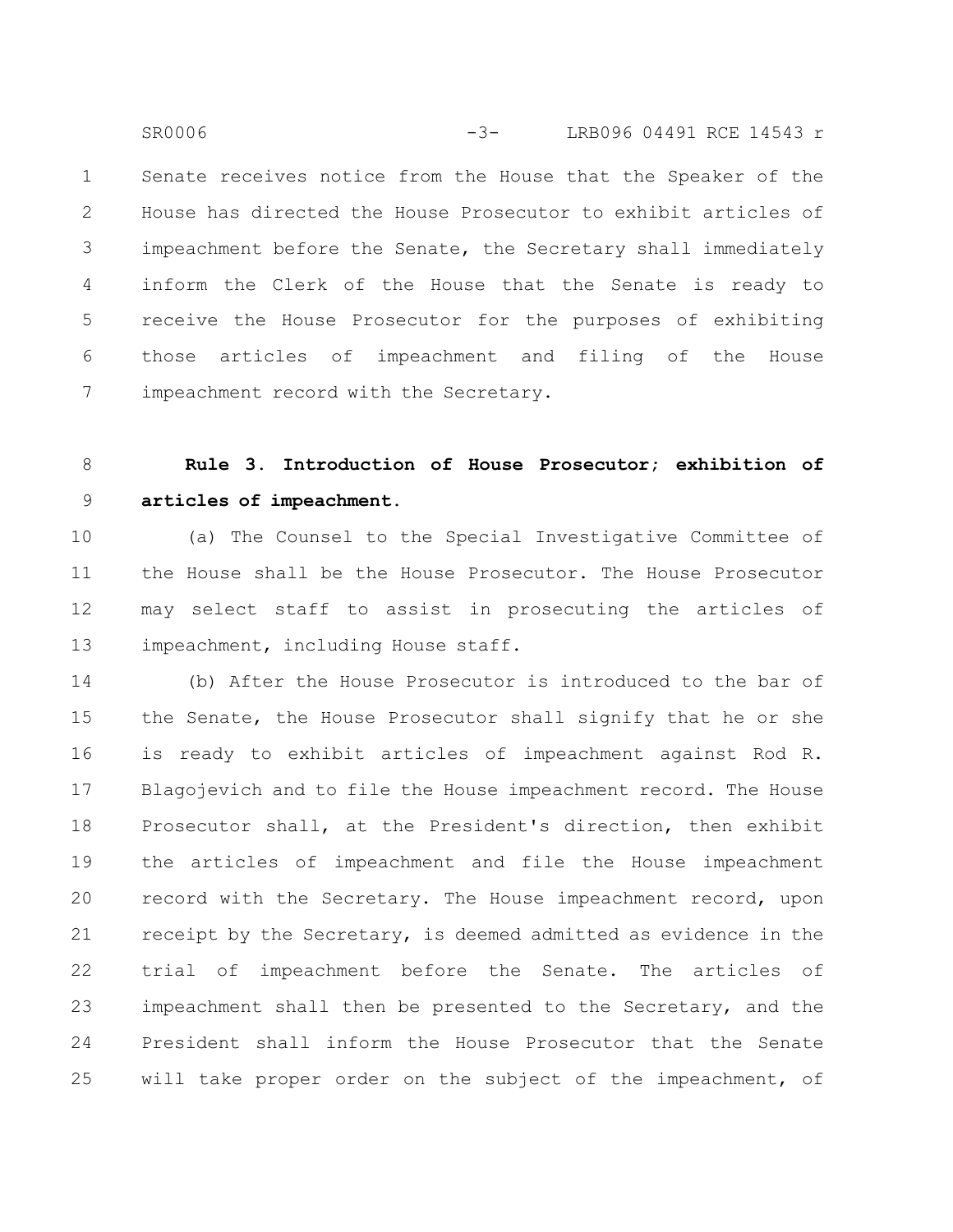which due notice shall be given to the House. Further, the Sergeant-at-Arms of the Senate shall provide a copy of the articles of impeachment to the Chief Justice and give notice to the Chief Justice of the date and time the trial on those articles of impeachment will commence. 1 2 3 4 5 SR0006 -4- LRB096 04491 RCE 14543 r

**Rule 4. Consideration of articles of impeachment.** After the presentation of articles of impeachment to the Senate, at a date and time set by the President, the Senate shall proceed to the consideration of the articles of impeachment and shall continue in session from day to day (Sundays excepted and unless otherwise ordered by the President) with the trial until final judgment is rendered, and so much longer as may, in the President's judgment, be needful. 6 7 8 9 10 11 12 13

**Rule 5. Issuance of orders.** The President has the power (i) to make and issue, by himself or by the Secretary, all orders, mandates, writs, and other papers or documents authorized by these Impeachment Rules or by the Senate and (ii) to make and enforce any other regulations and orders relating to the impeachment trial proceedings that the Senate authorizes. 14 15 16 17 18 19

**Rule 6. Senate enforcement powers; authority of Sergeant-at-Arms.** 20 21

(a) As provided in the Constitution, the General Assembly Organization Act (25 ILCS 5/), and the Senate Rules and as 22 23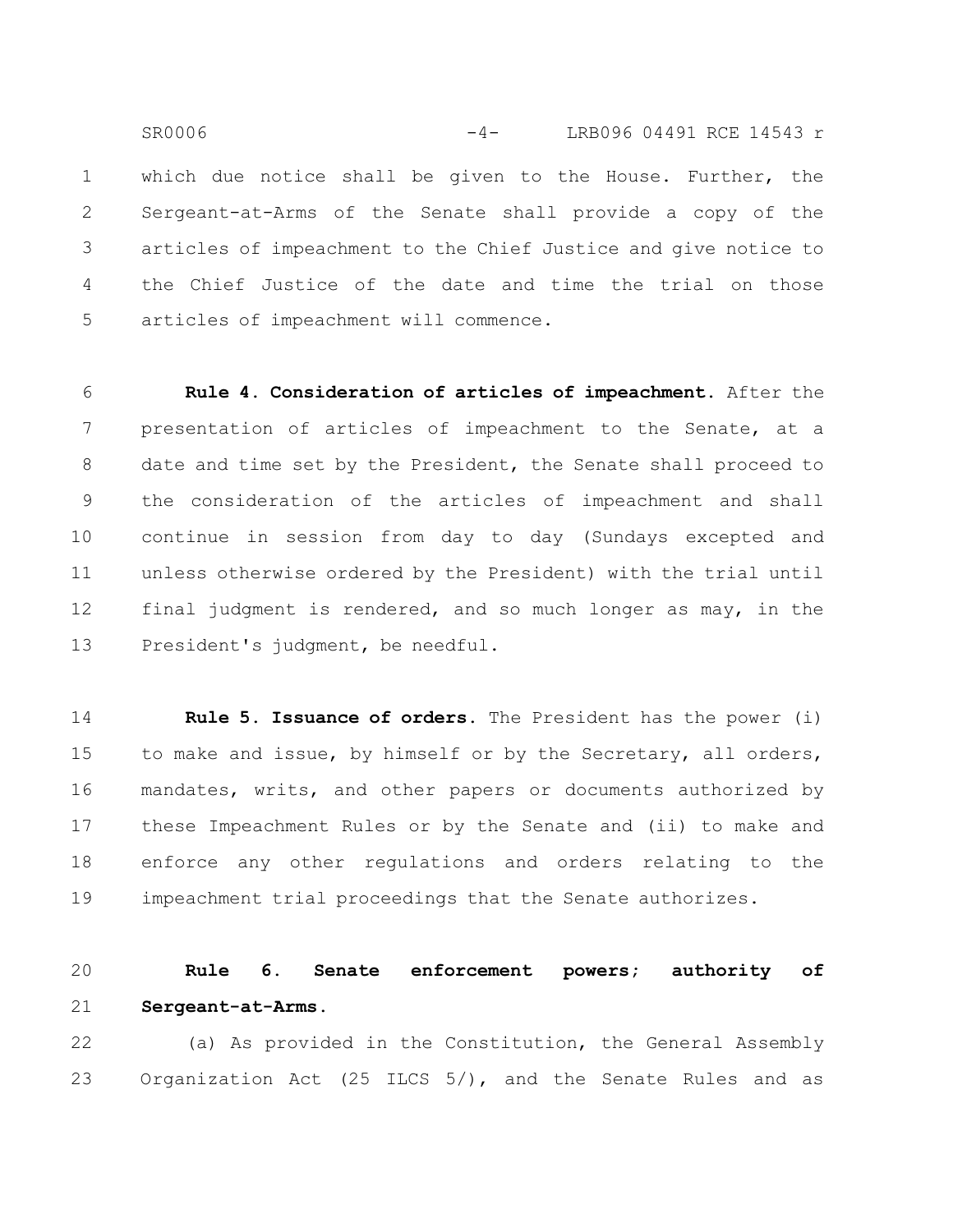otherwise provided by law, the Senate has the power to subpoena witnesses, documents, and other materials; to compel the attendance of witnesses and the production of documents and other materials; to enforce obedience to its subpoenas, orders, mandates, writs, and judgments; to preserve order; to punish in a summary way contempt of, and disobedience to, its authority, orders, mandates, writs, and judgments; and to make all lawful orders, rules, and regulations that it may deem essential or conducive to the ends of justice. 1 2 3 4 5 6 7 8 9 SR0006 -5- LRB096 04491 RCE 14543 r

(b) The Sergeant-at-Arms of the Senate, under the direction of the President, may employ aid and assistance deemed necessary to enforce, execute, and carry into effect the lawful subpoenas, orders, mandates, writs, and directions of the Senate. All process shall be served by the Sergeant-at-Arms of the Senate, unless otherwise ordered by the Senate. 10 11 12 13 14 15

(c) The Senate may compel any person, by subpoena, to appear and give testimony as a witness and produce documents and other materials before the Senate. The subpoena shall be signed by the President and may be served in the same manner as subpoenas from courts. 16 17 18 19 20

(d) Any witness neglecting or refusing to appear when duly subpoenaed to testify or to produce documents or other materials before the Senate may be arrested by warrant under the signature of the President, taken before the Senate, and there compelled to give testimony or produce documents and other materials. 21 22 23 24 25 26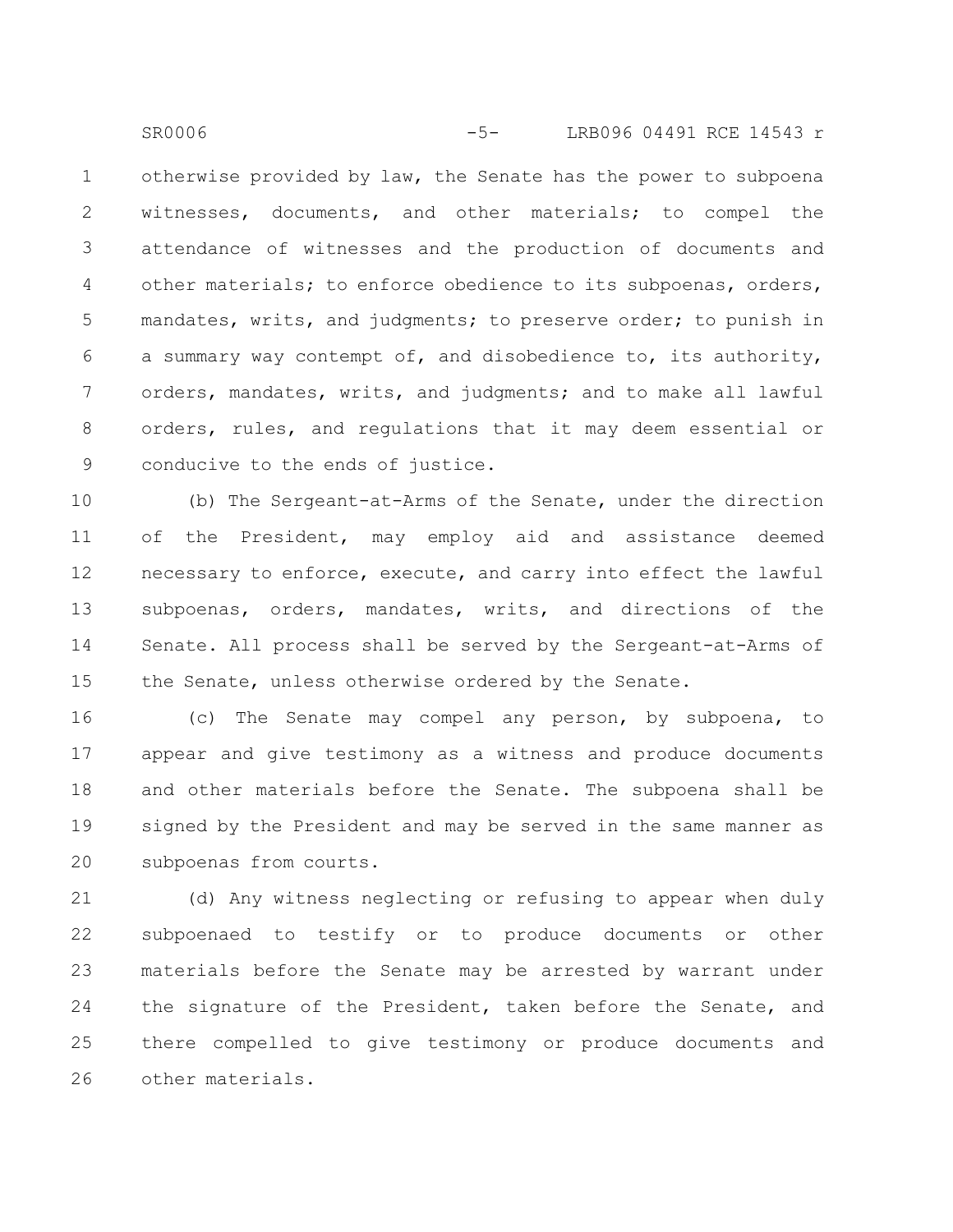(e) Anyone who has been served with a subpoena to appear as a witness or to produce documents or other materials before the Senate and who neglects or refuses to so appear or to produce any of those documents or other materials or, having appeared either with or without a subpoena, neglects or refuses to be sworn, to testify, or to produce any documents or other materials when lawfully required to do so is, pursuant to Section 8 of the General Assembly Organization Act (25 ILCS 5/8), guilty of a petty offense. This subsection shall not be construed to affect any other right of the Senate to compel the attendance of any person as a witness or the production of

SR0006 -6- LRB096 04491 RCE 14543 r

1

2

3

4

5

6

7

8

9

10

documents or other materials or to punish for disorderly or contemptuous behavior in its presence. 11 12 13

(f) The manner of effecting imprisonment of any person under these Impeachment Rules for disorderly or contemptuous behavior in the presence of the Senate, or for failure to comply with any subpoena or to give testimony, shall be by a warrant, under the signature of the President, ordering the imprisonment, countersigned by the Secretary, running in the name of the People of the State of Illinois, and may direct the Sergeant-at-Arms to command the sheriff of any county in this State where the person is located or the State Police to commit the prisoner to a county jail, and deliver the prisoner to the keeper thereof, and the jailer to receive the prisoner into his or her custody and safely keep the prisoner for the time for which the prisoner is committed, or until the prisoner is duly 14 15 16 17 18 19 20 21 22 23 24 25 26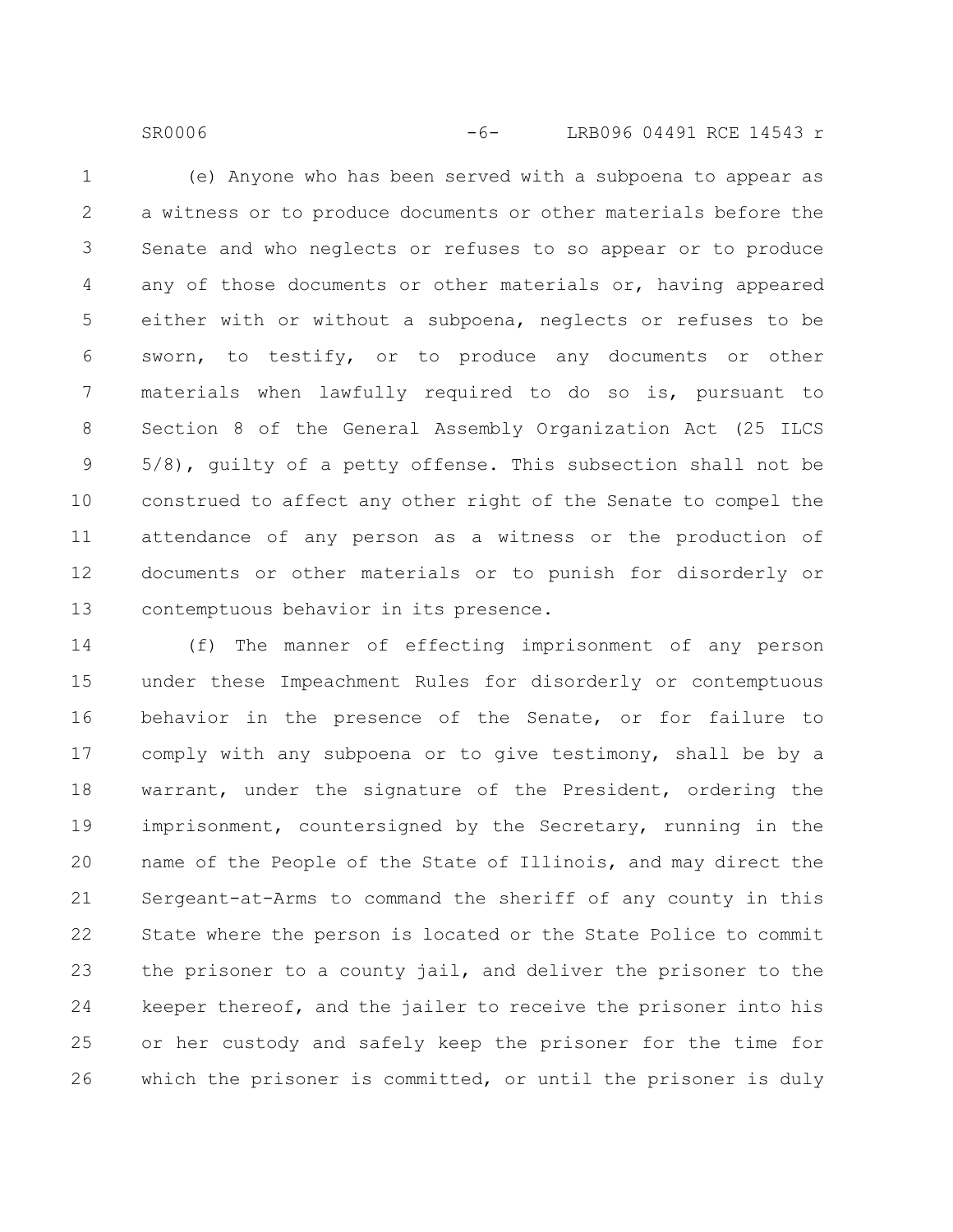SR0006 -7- LRB096 04491 RCE 14543 r

discharged. 1

(g) If the person is committed for refusal to answer any question put to him or her as a witness, or to obey an order of the Senate, the warrant may direct that the person be returned to the Senate at a time stated in the warrant, not exceeding 24 hours after the time of commitment, or it may direct that the person be imprisoned until he or she signifies willingness to obey the requirements of the Senate, at which time the person shall be returned to the Senate by whoever then has the person in custody. However, no person shall be so held beyond the time of the adjournment of the Senate sitting for the purpose of trying the impeachment. 2 3 4 5 6 7 8 9 10 11 12

(h) The Sergeant-at-Arms and his or her assistants shall serve process and execute orders that are enjoined upon them by the President; shall maintain order among the spectators admitted to the impeachment trial proceedings; shall take proper measures to prevent interruption of the proceedings, and may arrest, with or without warrant, any person committing any offense against the law or any rule of the Senate, or guilty of breach of the peace in or about the Capitol or the surrounding public grounds, and convey the offender before the proper court for trial, and for that purpose has the same authority granted to sheriffs. 13 14 15 16 17 18 19 20 21 22 23

**Rule 7. Preparation and form of proceedings.** The President shall direct all necessary preparations in the Senate chamber 24 25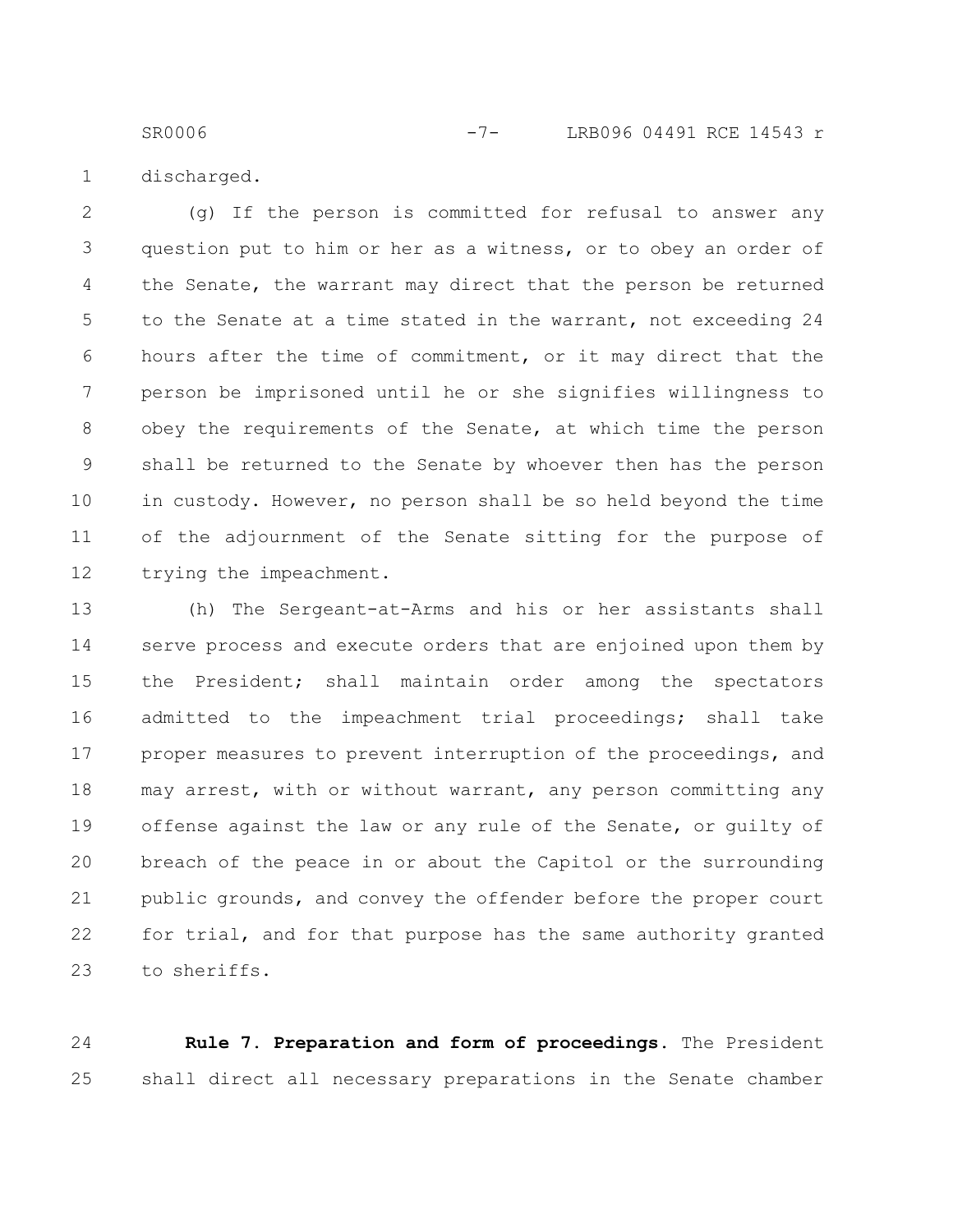for impeachment proceedings, and the Chief Justice shall direct all of the forms or proceedings while the Senate is sitting for the purpose of trying an impeachment and all forms during the trial not otherwise specifically provided for. 1 2 3 4 -8-SR0006 LRB096 04491 RCE 14543 r

5

# **Rule 8. Rules of evidence governing the trial.**

(a) Evidence may be admitted if it is relevant, material, and not redundant. Formal rules of evidence used in Illinois and federal courts do not apply to trials of impeachment before the Senate. 6 7 8 9

(b) The House Prosecutor or the Governor or his counsel may object to the admission or exclusion of evidence. Any objection must be addressed to the Chief Justice. No objection, however, may be made against all or any part of the House impeachment record filed by the House Prosecutor with the Secretary. 10 11 12 13 14

(c) The Chief Justice may rule on an objection and his ruling shall stand, unless a Senator asks that the Senate override the ruling of the Chief Justice. The Chief Justice, at his option, may submit the objection to the Senate, which shall rule on the objection in the first instance by a record vote. 15 16 17 18 19

(d) The vote of the Senate under this Rule shall be by record vote and taken in accordance with the Senate Rules. 20 21

(e) If a Senator has asked that the Senate override the ruling of the Chief Justice, then the Chief Justice shall submit the question to the Senate without debate and state the question as follows: "Shall the ruling of the Chief Justice be 22 23 24 25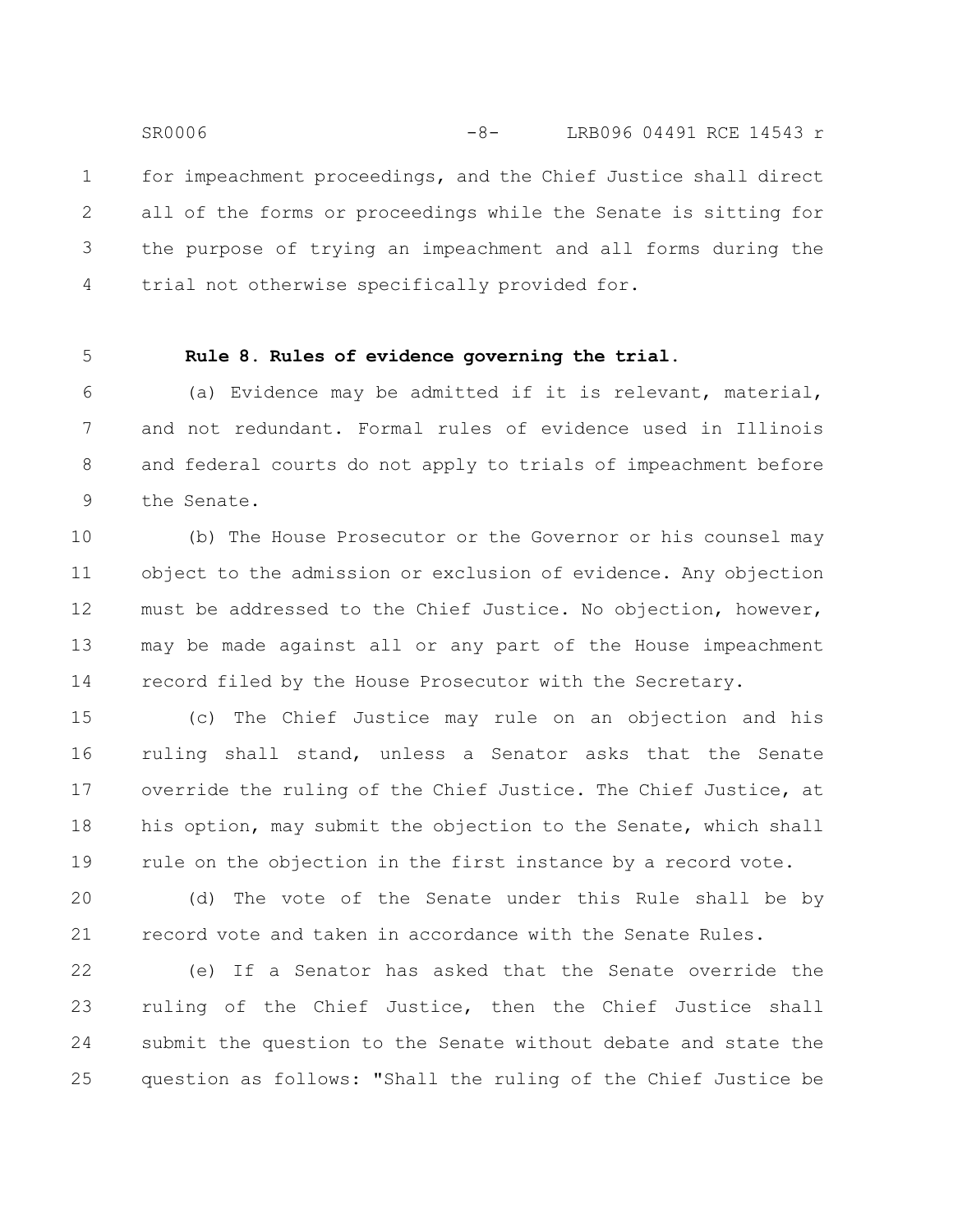sustained?" The ruling of the Chief Justice shall be sustained if a majority of those elected to the Senate vote to sustain the ruling of the Chief Justice by record vote. 1 SR0006 -9- LRB096 04491 RCE 14543 r

(f) If the Chief Justice submits the objection to the Senate for a ruling in the first instance, then the Chief Justice shall submit the question to the Senate without debate and state the question as follows: "Shall the objection be sustained?" The objection shall be sustained if a majority of those elected to the Senate sustain the objection by a record vote. 4 5 6 7 8 9 10

11

2

3

# **Rule 9. Writ of summons; service of summons.**

(a) Upon the presentation of articles of impeachment and the organization of the Senate for the purpose of trying an impeachment, a writ of summons shall issue to Rod R. Blagojevich that recites the articles of impeachment, notifies him to file his appearance with the Senate at a specified day and time and at a specified place, to file his answer to the articles by a specified day and time, and to abide the orders and judgments of the Senate. 12 13 14 15 16 17 18 19

(b) The summons shall be served by the Sergeant-at-Arms of the Senate at least 2 days before the date fixed for the appearance. Service shall be made either by delivery of a copy to Rod R. Blagojevich or by leaving a copy with a person over the age of 21 at his residence or at the Governor's office in the State Capitol or in the James R. Thompson Center, or, if 20 21 22 23 24 25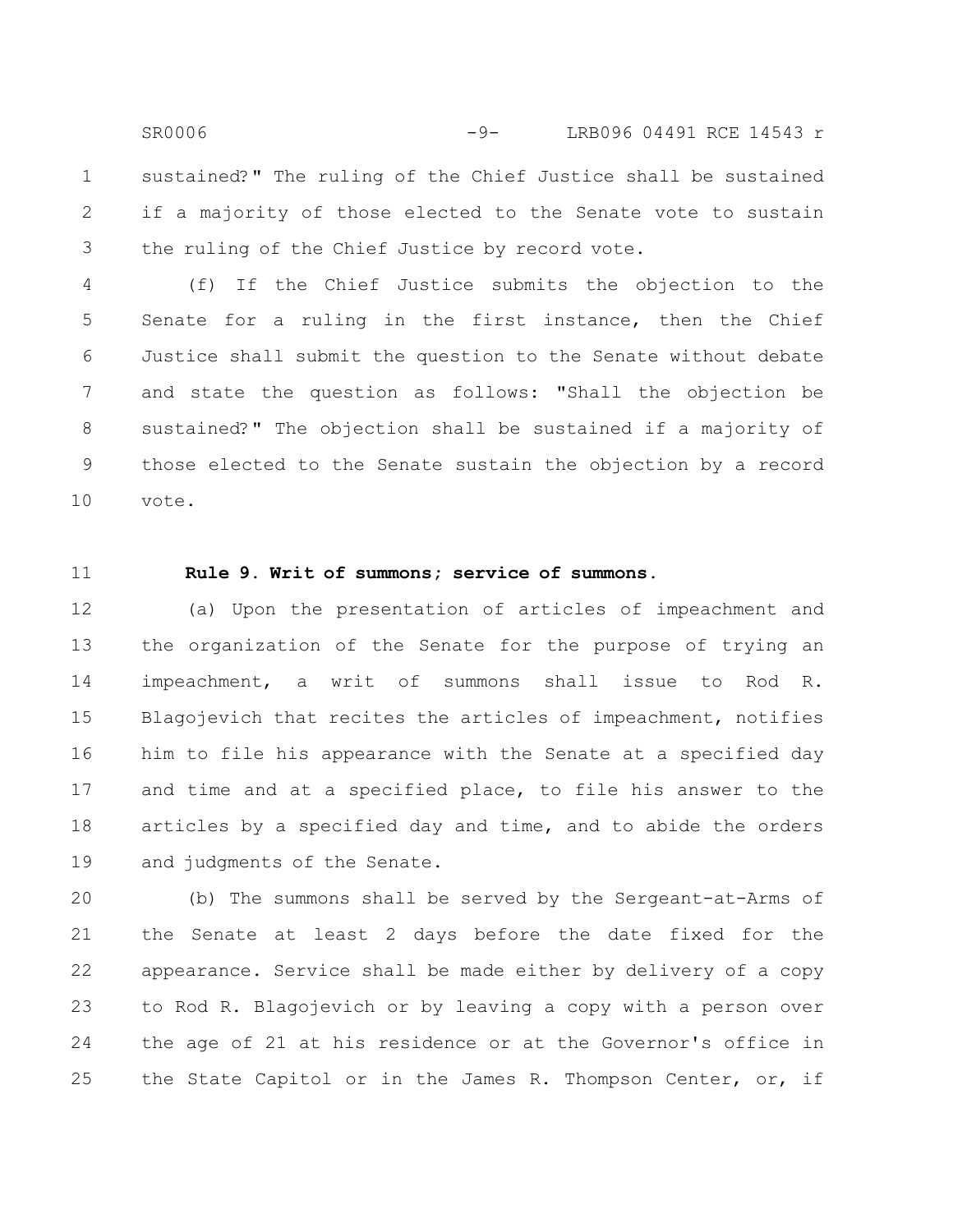such service is not practical in the judgment of the Senate, notice to Rod R. Blagojevich to file his appearance and answer shall be given by news article or publication at least once in a newspaper of general circulation in Illinois. 1 2 3 4 SR0006 -10- LRB096 04491 RCE 14543 r

**Rule 10. Return of summons.** At or before the date and time appointed for the appearance of Rod R. Blagojevich, the Sergeant-at-Arms shall file with the Secretary a completed written return of summons in the following form: 5 6 7 8

"I, (name), Sergeant-at-Arms, do solemnly swear (or affirm) that, as commanded by the Senate, I served a summons to appear and a copy of the articles of impeachment on Governor Rod R. Blagojevich on the any of , 2009, (personally / by leaving a copy of the summons and articles with a person over the age of 21 at his residence or the Governor's office in the State Capitol or in the James R. Thompson Center / by news article or publication at least once in a newspaper of general circulation in Illinois)." 9 10 11 12 13 14 15 16 17 18

The return of summons of the Sergeant-at-Arms shall be entered upon the Journal by the Secretary. 19 20

21

# **Rule 11. Governor's appearance and answer.**

(a) At the date and time appointed in the summons, the Governor, or counsel on his behalf, shall file a written appearance and answer to the articles of impeachment. 22 23 24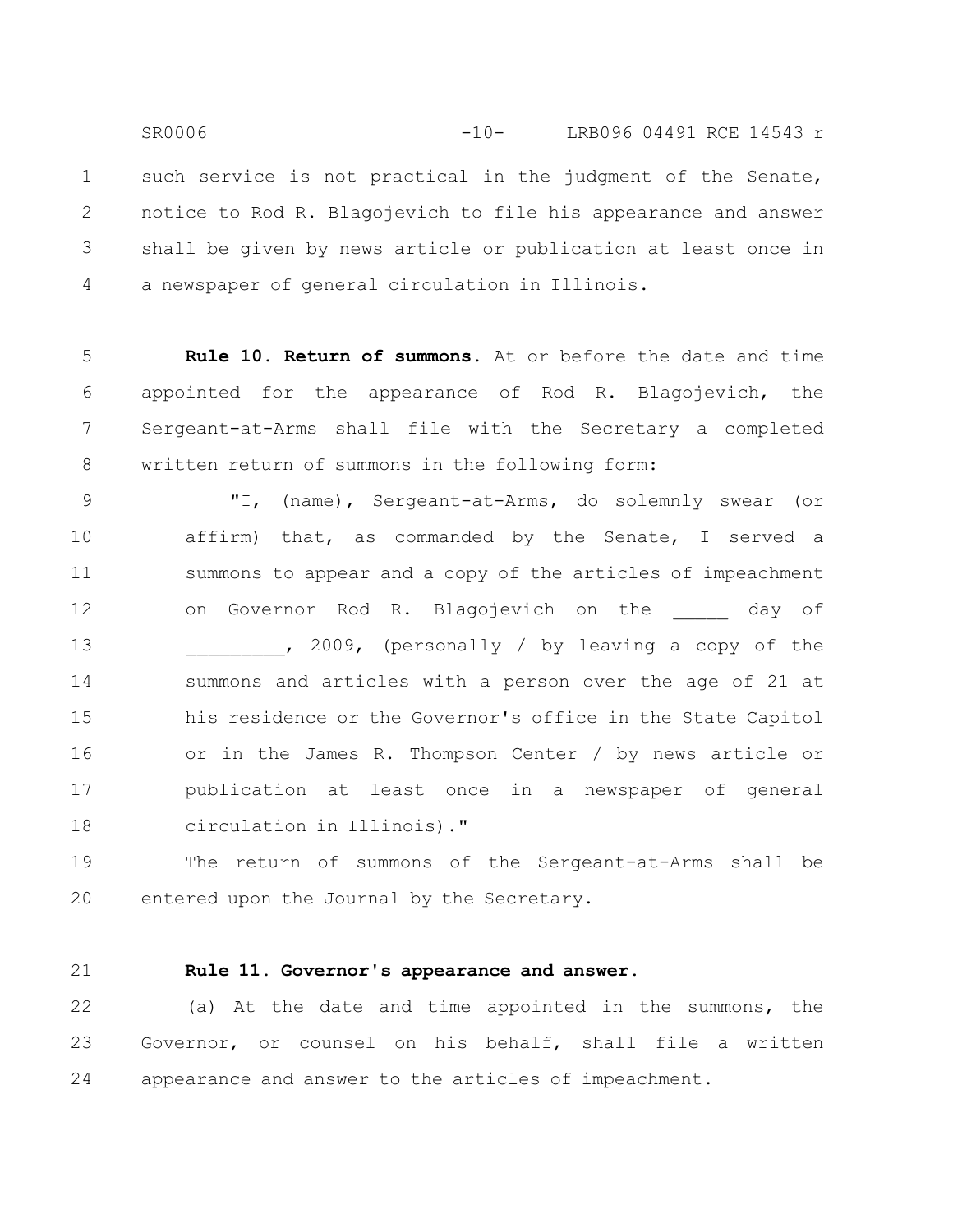(b) If Rod R. Blagojevich, after service, fails to file an appearance either in person or by counsel on the day ordered for filing an appearance or files an appearance but fails to file an answer to the articles of impeachment, the trial shall proceed, nonetheless, as if Rod R. Blagojevich had entered a plea of not guilty. If the Governor, or counsel on his behalf, enters a plea of guilty, then, without further proceedings, judgment shall be entered removing Rod R. Blagojevich from the office of Governor. The Senate, at a date and time set by the President, may then proceed, pursuant to Impeachment Rule  $24(f)$ , to take a record vote on the question of whether Rod R. Blagojevich shall be disqualified from holding any public office of this State in the future. 1 2 3 4 5 6 7 8 9 10 11 12 13

SR0006 -11- LRB096 04491 RCE 14543 r

14

## **Rule 12. Commencement of trial.**

(a) At the hour of the day set for filing an appearance by Rod R. Blagojevich, or at such other time as the President may order, the legislative and executive business of the Senate shall be suspended and the Secretary shall give notice to the House that the Senate is ready to proceed upon the impeachment trial of Rod R. Blagojevich in the Senate chamber or such other place as the Senate determines. 15 16 17 18 19 20 21

(b) Before proceeding to the consideration of the articles of impeachment, the President shall administer the oath to the Chief Justice. 22 23 24

25

(c) The Secretary shall then administer the oath to the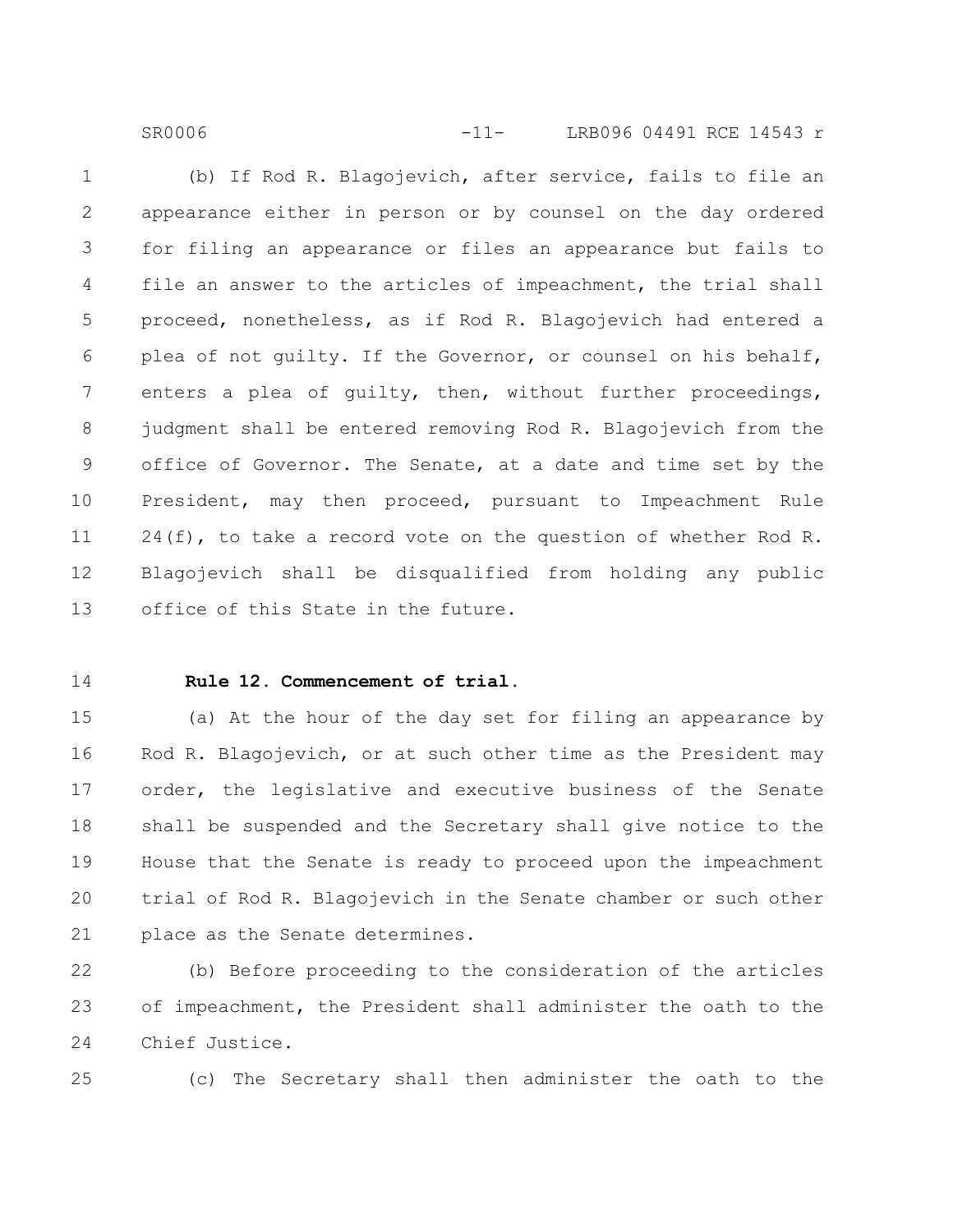members of the Senate then present and to the other members of the Senate as they appear, whose duty it shall be to take the oath. 1 2 3 SR0006 -12- LRB096 04491 RCE 14543 r

(d) The oath to be administered shall be as follows: "I solemnly swear (or affirm) that in all things pertaining to the trial of the impeachment of Governor Rod R. Blagojevich, now pending, I will do justice according to law." 4 5 6 7

(e) Any members of the Senate not present to take the oath must be administered the oath upon entering the Senate chambers during the trial. The Secretary shall maintain a record of those Senators who have and have not been administered the oath. 8 9 10 11 12

13

# **Rule 13. Attendance; decorum; ex parte communications.**

(a) All Senators must attend all impeachment proceedings unless excused by the President (if the Senator is a member of the majority caucus) or Minority Leader (if the Senator is a member of the minority caucus). Any Senator who is absent shall be provided opportunity to review the record of impeachment proceedings for any date the Senator was absent. 14 15 16 17 18 19

(b) All Senators must act in a courteous manner to the President, the Chief Justice and his staff, the House Prosecutor and his or her staff, the Governor and his counsel, and Senate staff. 20 21 22 23

(c) A Senator should not initiate, permit, or consider ex parte communications with members of the House, the House 24 25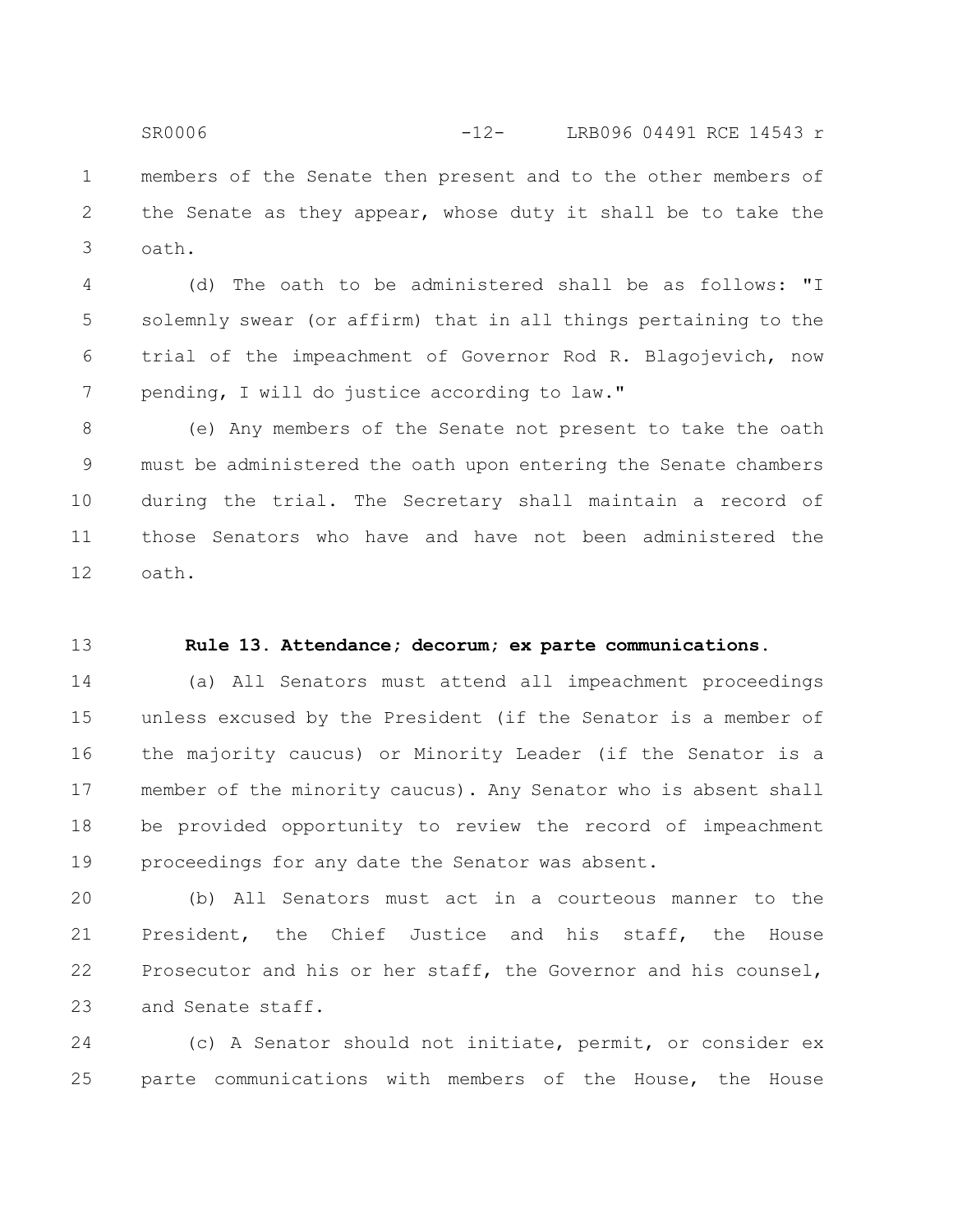Prosecutor or his or her staff, or the Governor or his counsel or staff of the Governor or his counsel, or consider ex parte communications or other communications made to the Senator outside the presence of the parties concerning the impeachment pending before the Senate, except that: 1 2 3 4 5 SR0006 -13- LRB096 04491 RCE 14543 r

(1) If circumstances require, ex parte communications for scheduling, administrative purposes, or emergencies that do not deal with substantive matters or issues on the merits are authorized if (i) the Senator reasonably believes that no party will gain a procedural or tactical advantage as a result of the ex parte communication and (ii) the Senator makes provision promptly to notify all other parties of the substance of the ex parte communication and allows an opportunity to respond. 6 7 8 9 10 11 12 13 14

(2) A Senator may consult with other Senators or Senate staff whose function is to aid the Senator in carrying out the Senator's responsibilities. 15 16 17

(3) The President, Minority Leader, or any one or more Senators designated by the President or Minority Leader may confer with the House Prosecutor or his or her staff, the Governor or his counsel or staff of the Governor or his counsel, or both in an effort to mediate or settle matters pending before the Senate. 18 19 20 21 22 23

(d) A Senator should abstain from publicly speculating on issues pertaining to the impeachment trial proceedings pending before the Senate, including the weight or credibility of 24 25 26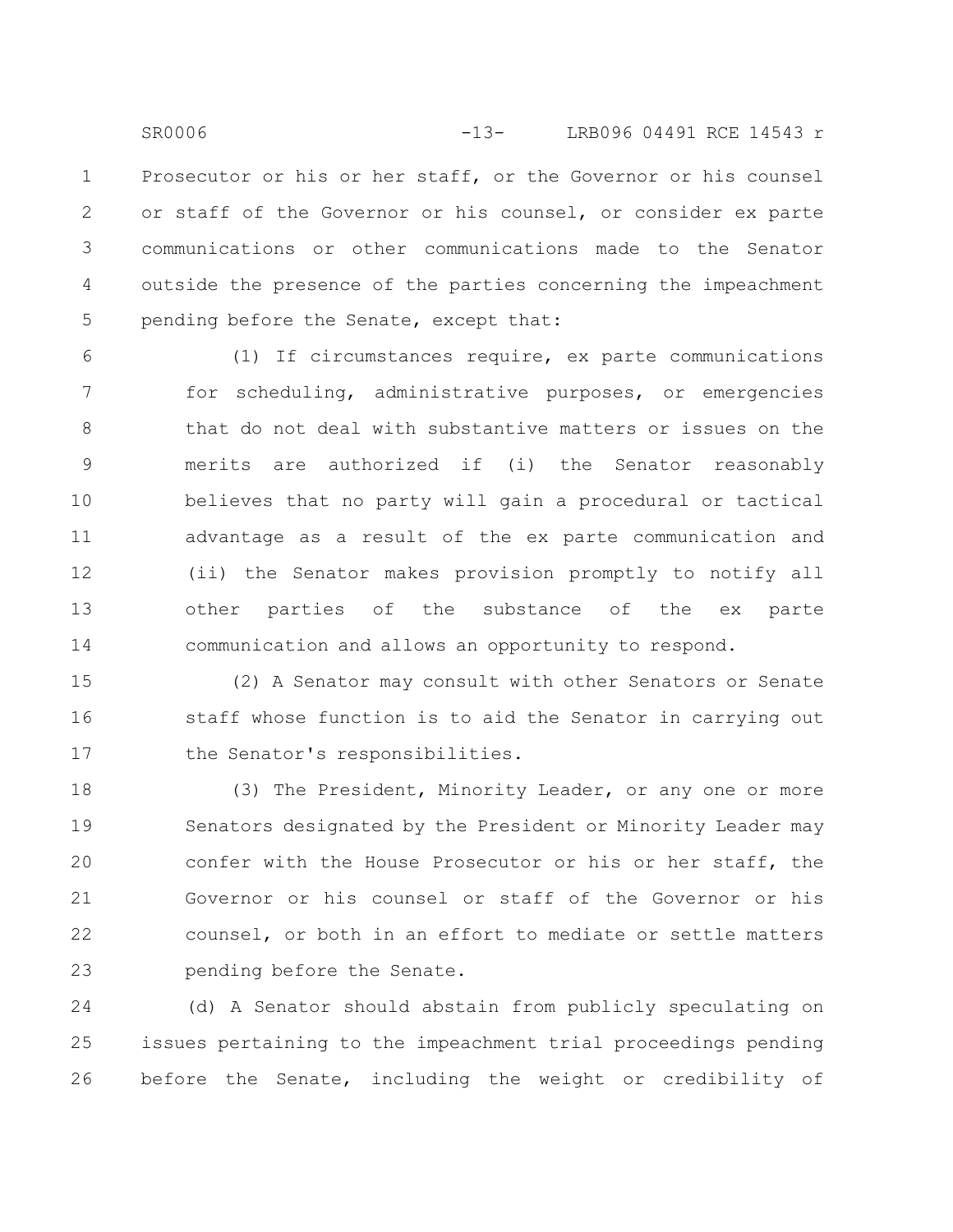testimony or other evidence, the evidence that may be presented by the parties, and how the Senator may vote on the evidentiary matters and the final verdict. Senators should require similar abstention on the part of Senate staff subject to the Senator's direction and control. Senators or authorized Senate staff may make public statements regarding their other official duties or explain the procedure of the Senate for public information purposes. 1 2 3 4 5 6 7 8 SR0006 -14- LRB096 04491 RCE 14543 r

(e) The House Prosecutor and his or her staff must abstain from publicly commenting on issues pertaining to the impeachment trial proceedings while those proceedings are pending before the Senate. 9 10 11 12

**Rule 14. Sufficiency of articles of impeachment.** Any motion to dismiss or challenge the sufficiency of articles of impeachment must be submitted, in writing, to the Chief Justice on the day set for the commencement of the trial on the articles or as permitted by resolution adopted by the Senate. Argument on any motion challenging the sufficiency of the articles shall not exceed 15 minutes, unless extended by a resolution of the Senate, by unanimous consent of the Senate, or by a majority of those elected to the Senate by record vote. If the objection to the sufficiency of any article is not sustained by a record vote of a majority of those elected to the Senate, the trial shall proceed with respect to that article. 13 14 15 16 17 18 19 20 21 22 23 24 25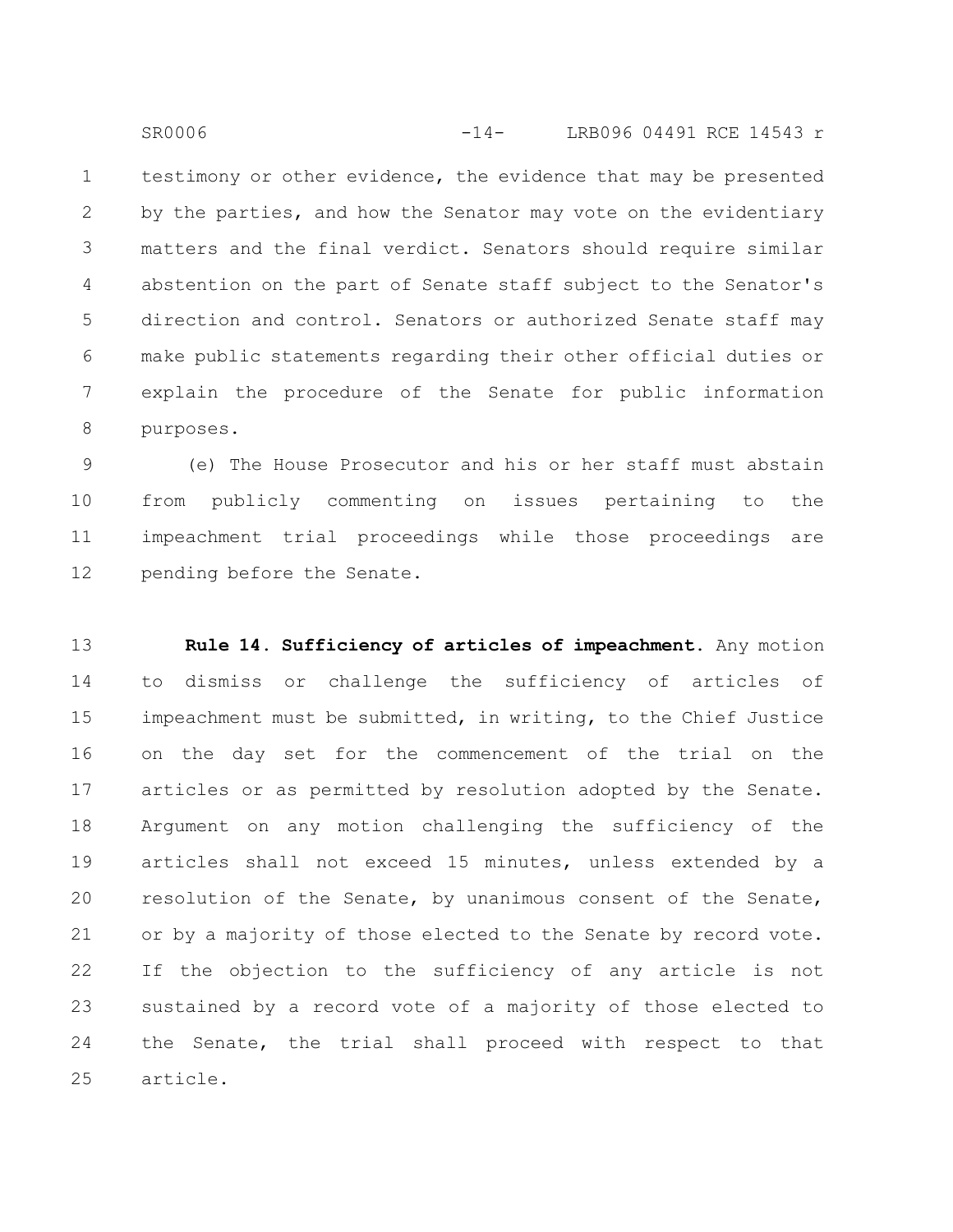SR0006 -15- LRB096 04491 RCE 14543 r

**Rule 15. Subpoena of witnesses, documents, or other materials; requests to admit additional evidence.** 1 2

(a) Requests for subpoenas for witnesses, documents, or other materials may be made by the House Prosecutor or by the Governor or his counsel in the form of a verified written motion submitted to the Chief Justice, and a copy provided to the Secretary. The motion must incorporate a showing that the subpoena is reasonably required to obtain information that cannot be obtained through voluntary requests for information. 3 4 5 6 7 8 9

(1) A motion for a subpoena for witness testimony must contain the name, address, and telephone number of the witness, a description of the subject matter of the testimony, an explanation of why the testimony is relevant, material, and not redundant and must indicate when the party seeks to have the witness testify before the Senate. 10 11 12 13 14 15

(2) A motion for subpoena duces tecum must specify the documents or other materials to be produced and the material or relevant facts to be proved by them. 16 17 18

(3) The Chief Justice shall submit all motions made under this subsection (a) to the Senate for its decision. A motion made under this subsection (a) is deemed granted only if the motion is sustained by a majority of those elected to the Senate by record vote. 19 20 21 22 23

(4) If a motion made under this subsection (a) is granted to subpoena a witness to testify before the Senate, 24 25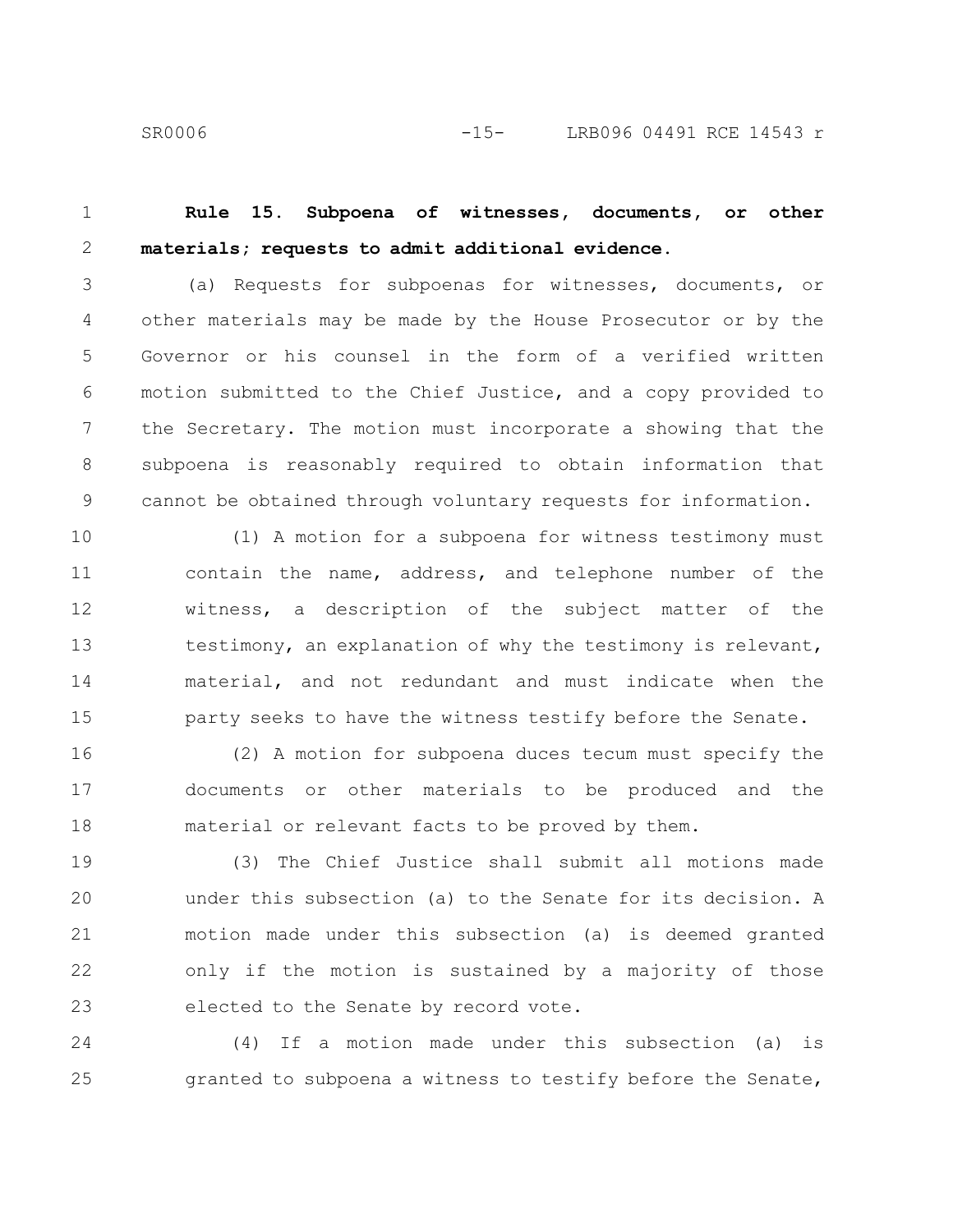then that witness shall testify in the manner provided in Impeachment Rule 22. SR0006 -16- LRB096 04491 RCE 14543 r

1

2

(5) If a motion made under this subsection (a) is granted to issue a subpoena duces tecum and the moving party seeks the admission of any produced documents or other materials as evidence, then the moving party must submit a request pursuant to subsection (b) of this Impeachment Rule. 3 4 5 6 7 8

(b) Requests for the admission of any evidence, including evidence not in the House impeachment record, may be made by the House Prosecutor or by the Governor or his counsel in the form of a verified written motion submitted to the Chief Justice, and a copy provided to the Secretary. 9 10 11 12 13

(1) A motion seeking the admission of additional witness testimony must contain the name, address, and telephone number of the witness, a description of the subject matter of the testimony, and an explanation of why the testimony is relevant, material, and not redundant. 14 15 16 17 18

(2) A motion seeking the admission of documents or other materials must describe and produce the proffered evidence and must explain why the documents or other materials are relevant, material, and not redundant. 19 20 21 22

(3) The Chief Justice shall submit all motions made under this subsection (b) to the Senate for its decision. A motion made under this subsection (b) is deemed granted only if the motion is sustained by a majority of those 23 24 25 26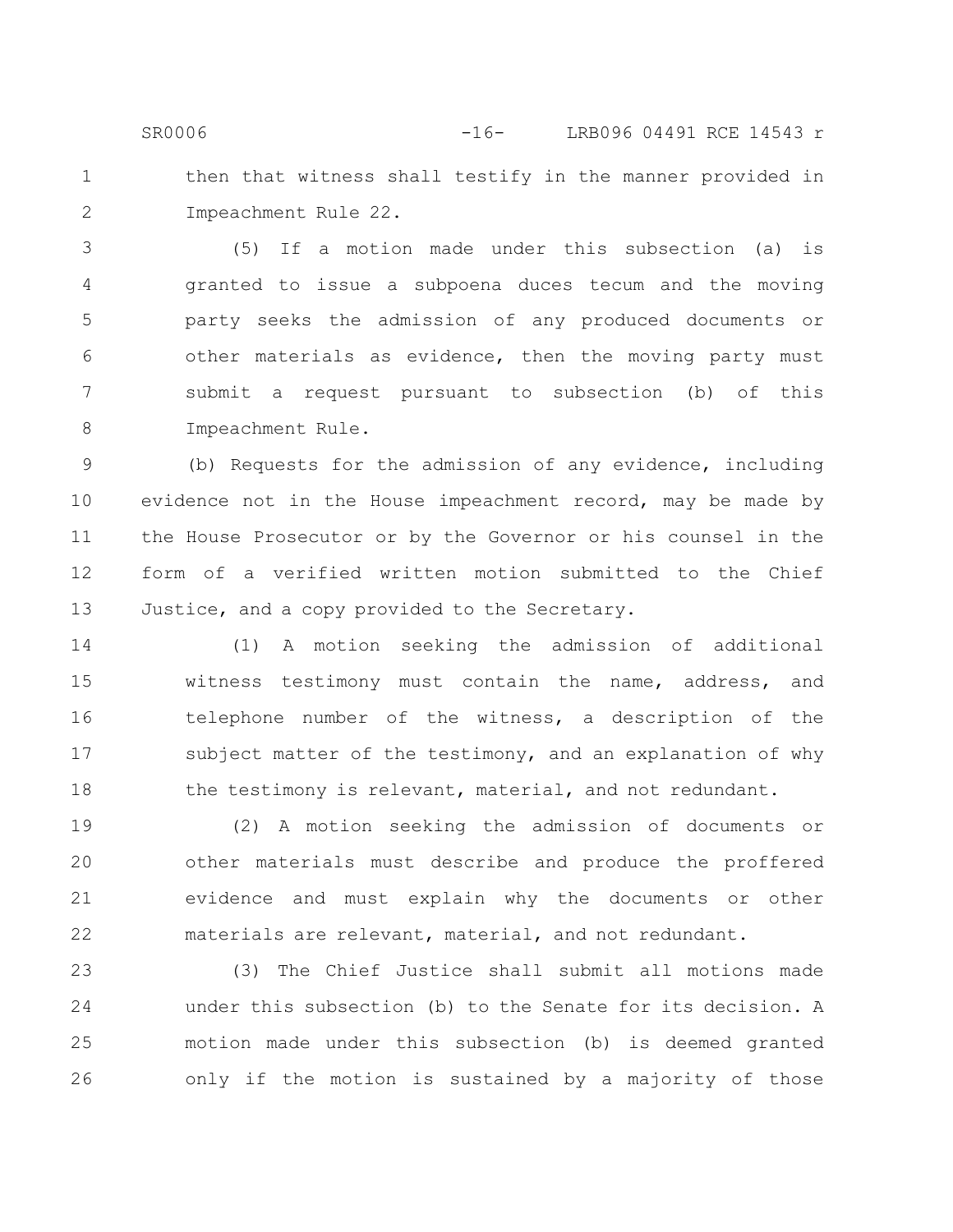elected to the Senate by record vote. If a motion is sustained with respect to the admission of additional witness testimony, then the Senate shall proceed to hear the testimony in the manner set forth in Impeachment Rule 22. If a motion is sustained with respect to the admission of documents or other materials, then the documents or other materials shall be deemed admitted as evidence in the trial of impeachment before the Senate. 1 2 3 4 5 6 7 8 SR0006 -17- LRB096 04491 RCE 14543 r

(4) For purposes of this subsection (b), the term "House impeachment record" has the same meaning as defined in Impeachment Rule 1 and consists of the documents and other materials filed by the House Prosecutor pursuant to Impeachment Rule 3. 9 10 11 12 13

(c) A party submitting a motion under this Impeachment Rule must, simultaneously with filing the request with the Chief Justice, serve a copy of the request on the opposing party. The non-moving party may object to a request made under this Impeachment Rule by filing objections in writing with the Chief Justice and the Secretary and by serving a copy on the moving party. The non-moving party has 24 hours from the time of that party's receipt of service of the request to file objections, unless directed otherwise by Senate resolution or additional time is granted by either unanimous consent of the Senate or a record vote of a majority of those elected to the Senate. 14 15 16 17 18 19 20 21 22 23 24

(d) Requests made under subsections (a) and (b) of this Impeachment Rule shall not be combined into one verified 25 26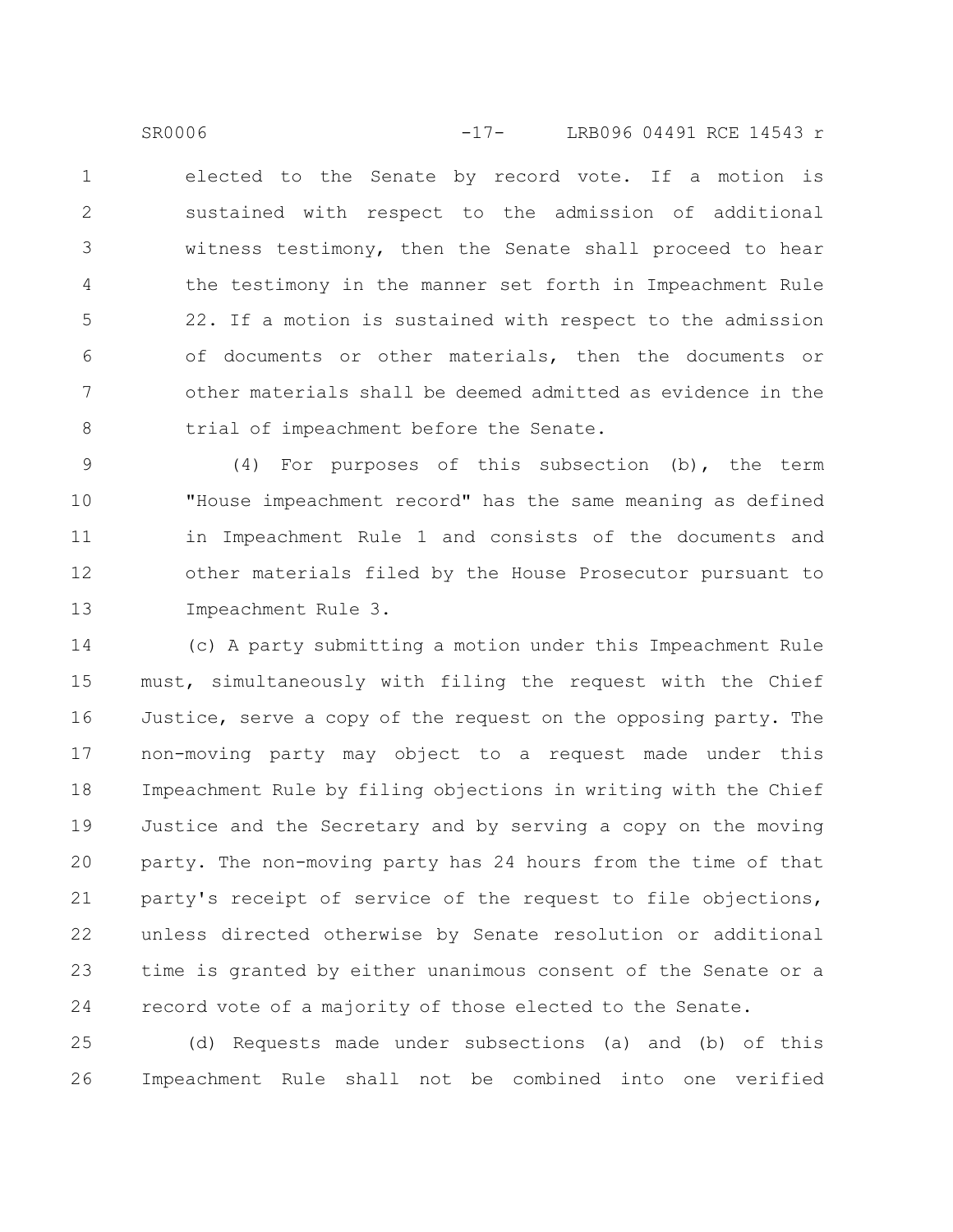motion, but each must be submitted on a stand-alone basis. Requests made under this Rule are in order only as permitted by resolution of the Senate, by unanimous consent of the Senate, or by a record vote of a majority of those elected to the Senate. SR0006 -18- LRB096 04491 RCE 14543 r

(e) Arguments on any request made under this Rule must be authorized, and time limits shall be determined, by resolution of the Senate, by unanimous consent of the Senate, or by a record vote of a majority of those elected to the Senate. 6 7 8 9

(f) It is never in order to request a subpoena for the testimony of any person or for the production of documents or other materials from that person if the U.S. Attorney for the Northern District of Illinois has indicated that the person's testimony, or inquiry into the subject matter of that person's testimony, could compromise the U.S. Attorney's criminal investigation of Rod R. Blagojevich, as exemplified by, but not limited to, exhibits 10, 24, and 30 of the House impeachment record, unless the U.S. Attorney subsequently indicates otherwise. 10 11 12 13 14 15 16 17 18 19

(g) A request made under this Rule is not redundant merely because the request relates to witness testimony or documents or other materials already contained, in whole or in part, in the House impeachment record. 20 21 22 23

24

1

2

3

4

5

# **Rule 16. Opening statements and closing arguments.**

(a) After preliminary motions are heard, the House 25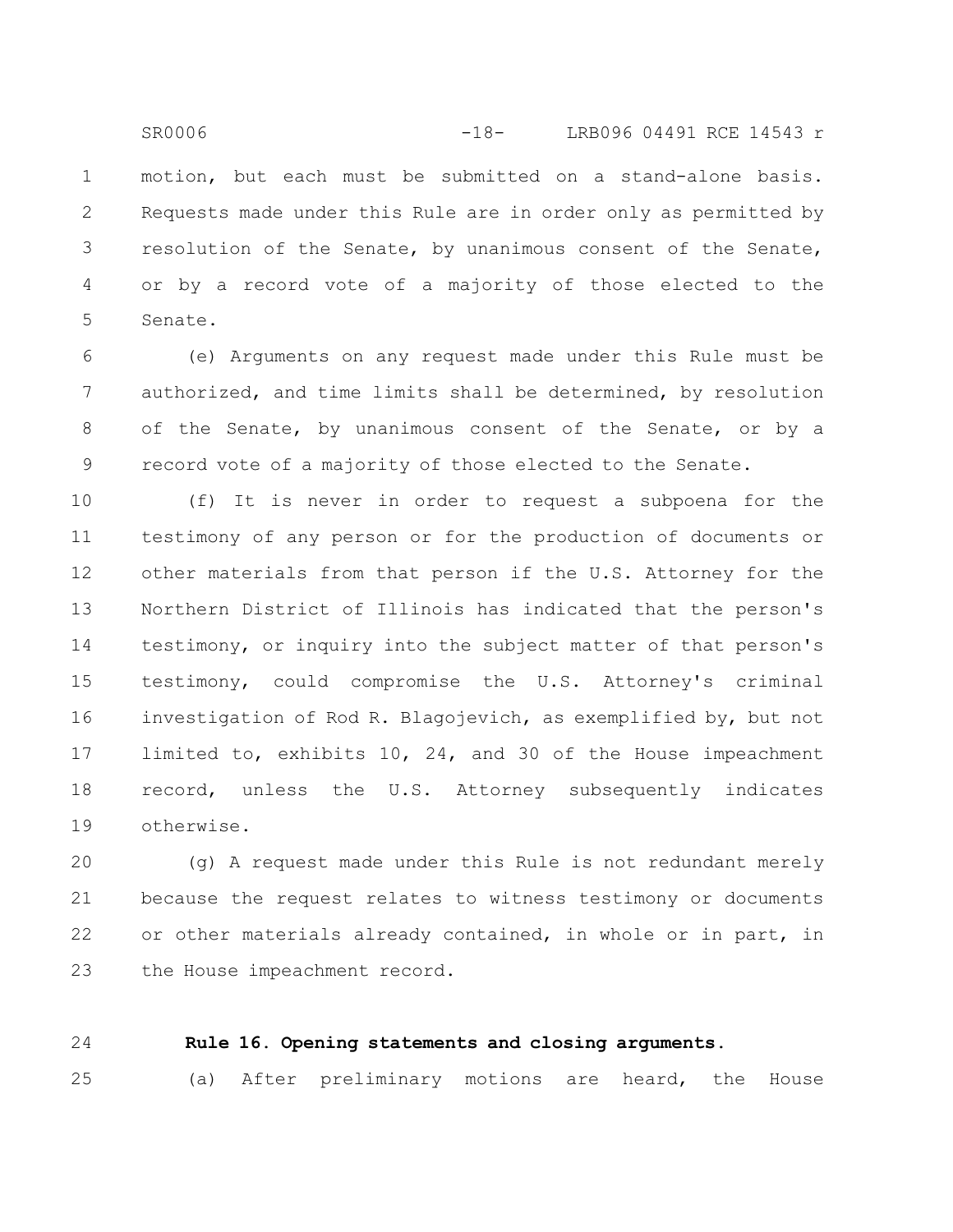Prosecutor may make an opening statement not to exceed 30 minutes. The Governor or his counsel may then make an opening statement not to exceed 30 minutes. 1 2 3 SR0006 -19- LRB096 04491 RCE 14543 r

(b) The House Prosecutor shall proceed to present the case for impeachment. The Governor or his counsel shall then be provided the opportunity to present evidence relevant to the articles of impeachment as provided by these Impeachment Rules. The House Prosecutor shall have an opportunity to present any rebuttal. 4 5 6 7 8 9

(c) Closing arguments shall follow the presentation of all evidence to the Senate sitting as an impeachment tribunal. The House Prosecutor shall have 60 minutes to present a closing argument. The Governor or his counsel shall have 90 minutes to present a closing argument. The House Prosecutor shall then have an additional 30 minutes to present any rebuttal argument. On motion of either party before closing argument, the time for closing argument may be extended by unanimous consent or a record vote of the majority of those elected to the Senate. The argument shall be opened and closed by the House Prosecutor. 10 11 12 13 14 15 16 17 18 19

**Rule 17. Senate Rules; applicability.** The Senate Rules, unless otherwise provided for by law, govern the Senate while it sits for the purpose of trying an impeachment. If any Senate Rule conflicts with these Impeachment Rules, then these Impeachment Rules control. 20 21 22 23 24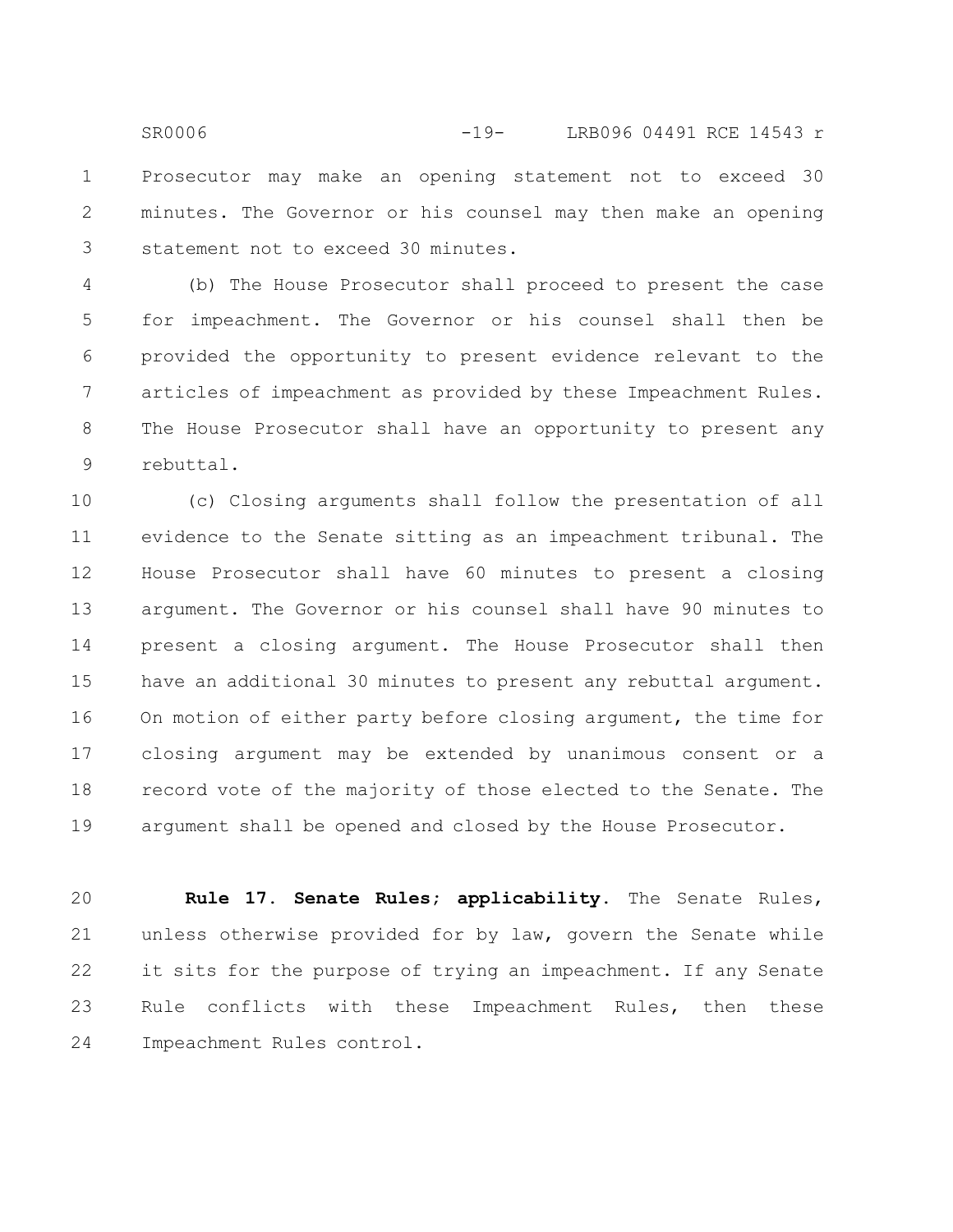**Rule 18. Time of trial.** The hour of the day at which the Senate shall sit upon the trial of an impeachment is 12 noon, unless otherwise directed by the President, and when that hour arrives, the President shall direct that the Senate resolve itself to sit as an impeachment tribunal, and the business of the trial shall proceed and shall be presided over by the Chief Justice. While the Senate is sitting as an impeachment tribunal, no other business than business related to the impeachment trial is in order. The adjournment of the Senate sitting as an impeachment tribunal does not operate as an adjournment of the Senate; but on that adjournment the Senate may resume the consideration of its legislative and executive business. 1 2 3 4 5 6 7 8 9 10 11 12 13

SR0006 -20- LRB096 04491 RCE 14543 r

14

### **Rule 19. Secretary as custodian of all impeachment records.**

(a) The Secretary shall record impeachment trial proceedings in the same manner as the recording of legislative proceedings. Impeachment proceedings shall be journalized and reported in the same manner as legislative proceedings of the Senate. The Secretary shall cause a record to be made of all proceedings before the Senate while sitting for the purpose of trying an impeachment, including a verbatim transcript, and shall provide for receipt and secure permanent maintenance of all subpoenas, precepts, documents, records, books, papers, pleadings, motions, and exhibits presented to or received by the Senate in impeachment trial proceedings. 15 16 17 18 19 20 21 22 23 24 25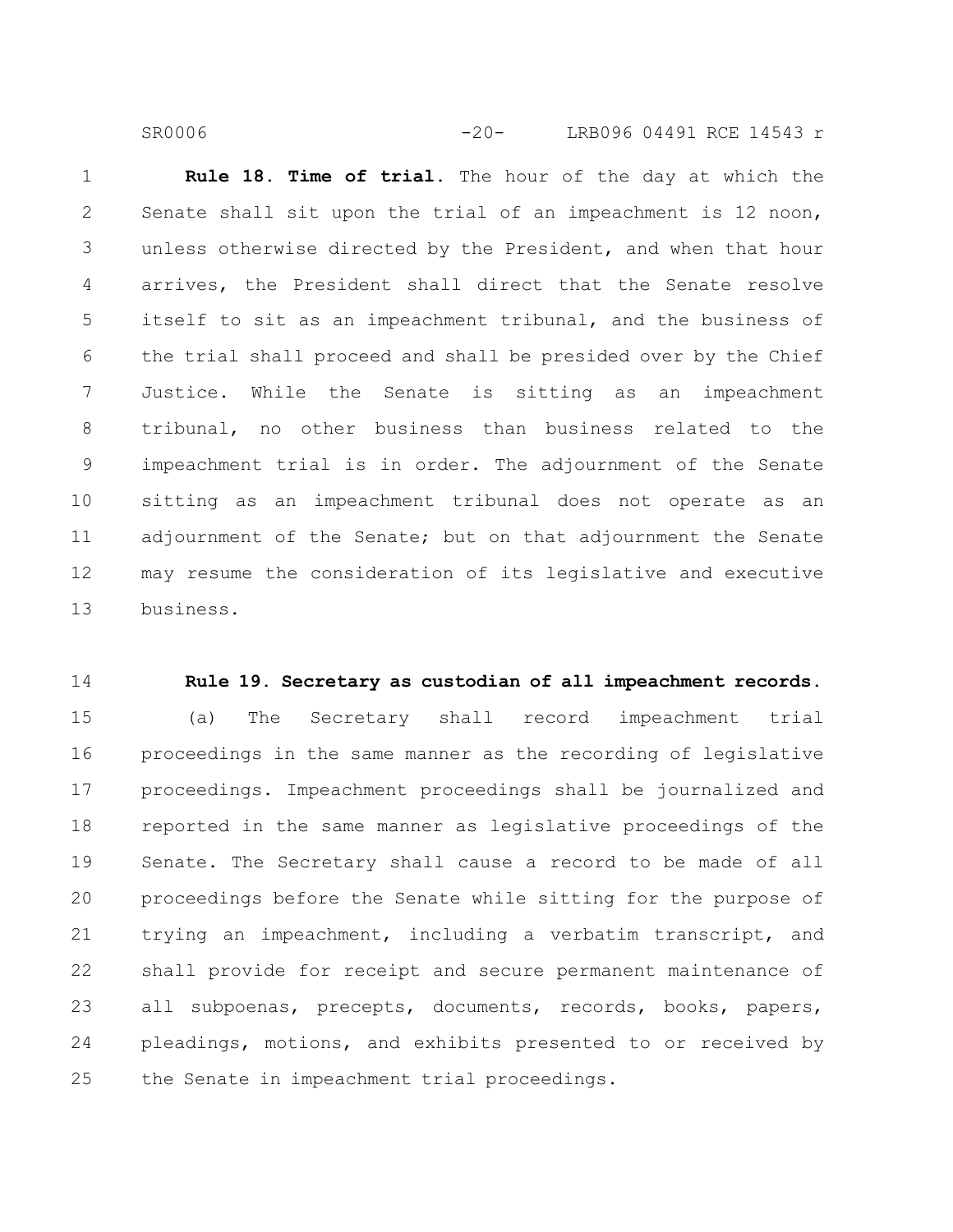(b) The Secretary shall provide copies of all documents and other materials filed in the proceedings to the majority caucus and minority caucus in hard copy or electronic format. The Secretary shall specify the electronic format of documents and other materials filed by the parties under these Rules. 1 2 3 4 5

SR0006 -21- LRB096 04491 RCE 14543 r

**Rule 20. Counsel for parties.** The House Prosecutor and his or her staff and counsel for the Governor and his or her staff shall be admitted to appear and be heard upon an impeachment trial. 6 7 8 9

10

11

# **Rule 21. Presentation of questions, motions, and other matters; votes on motions, requests, and other matters.**

(a) All motions, objections, requests, or other matters pertaining to procedure, to the articles of impeachment, or to the impeachment trial, including questions with respect to the admissibility of evidence, made orally or in writing by the House Prosecutor or the Governor or his counsel, shall be addressed only to the Chief Justice. If made orally and the Chief Justice or any Senator so requests, it shall be reduced to writing and read at the Secretary's desk. If made in writing, it shall be in a format as required by the Secretary and shall be filed with the Secretary. 12 13 14 15 16 17 18 19 20 21

(b) The Chief Justice shall submit to the Senate for its decision all motions, requests, or other matters pertaining to procedure, to the articles of impeachment, or to the 22 23 24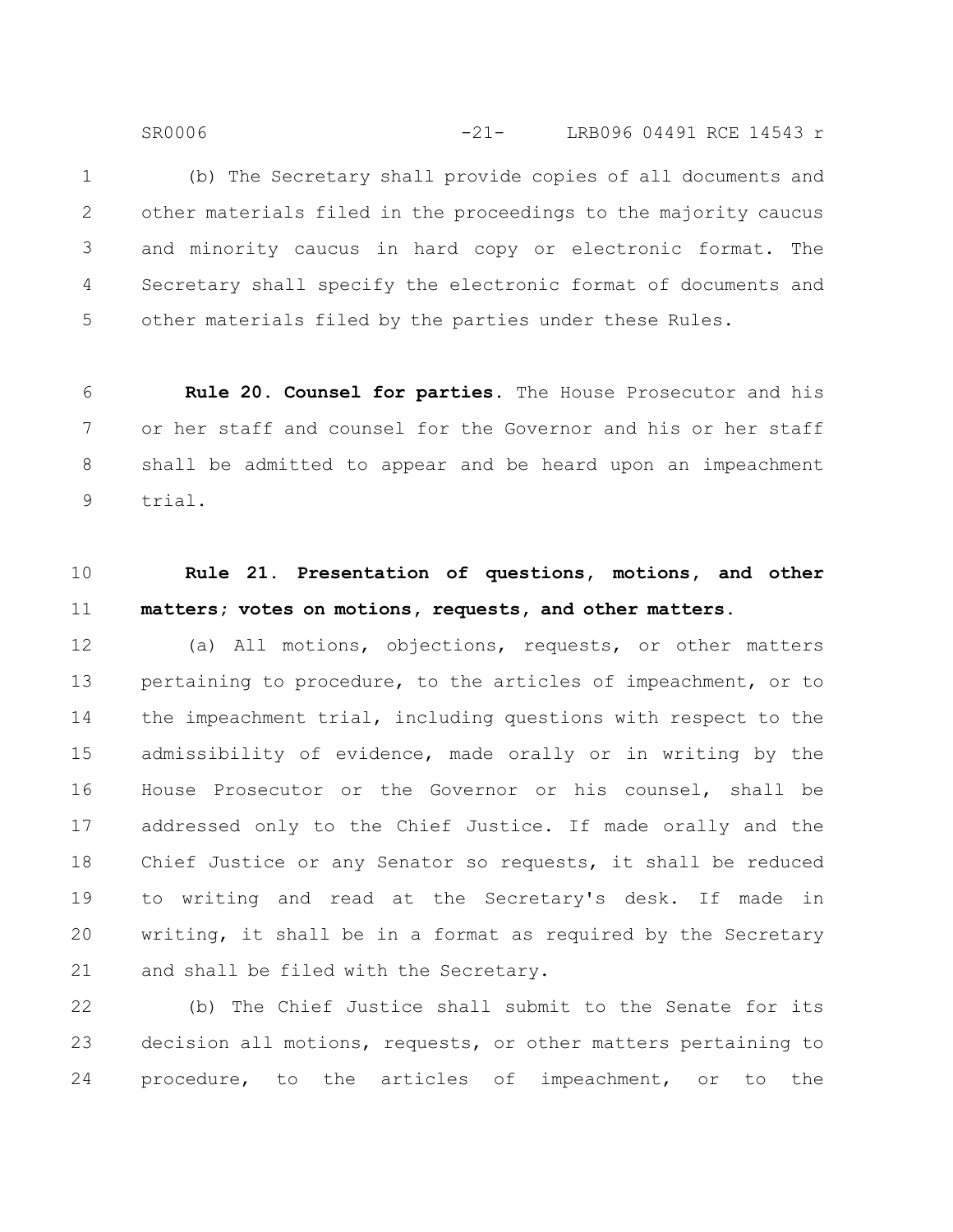impeachment trial, made orally or in writing by the House Prosecutor or the Governor or his counsel. The Senate shall decide those motions, requests, or other matters by a record vote of a majority of those elected to the Senate. Evidentiary objections shall be determined under Impeachment Rule 8. 1 2 3 4 5 SR0006 -22- LRB096 04491 RCE 14543 r

(c) Senators shall direct to the Chief Justice all oral or written motions, requests, or other matters pertaining to procedure, to the articles of impeachment, or to the impeachment trial, including requests that the Senate override rulings of the Chief Justice on objections to evidence. Any motion, request, or other matter may be acted upon without objection. If objection is made by any Senator, then the motion, request, or other matter shall be decided by a record vote of a majority of those elected to the Senate. The vote on the motion, request, or other matter shall be without debate, unless a Senator requests that the doors be closed for deliberation pursuant to Rule 23. When the doors are closed for deliberation as an impeachment tribunal, the President shall preside and deliberations and debate shall be conducted in accordance with Senate Rules. 6 7 8 9 10 11 12 13 14 15 16 17 18 19 20

#### **Rule 22. Witness examination and presentation of trial exhibits; questions by Senators.** 21 22

(a) Before any witness may give testimony, the Secretary shall administer to the witness the following oath: "I do solemnly swear (or affirm) that the testimony I am about to 23 24 25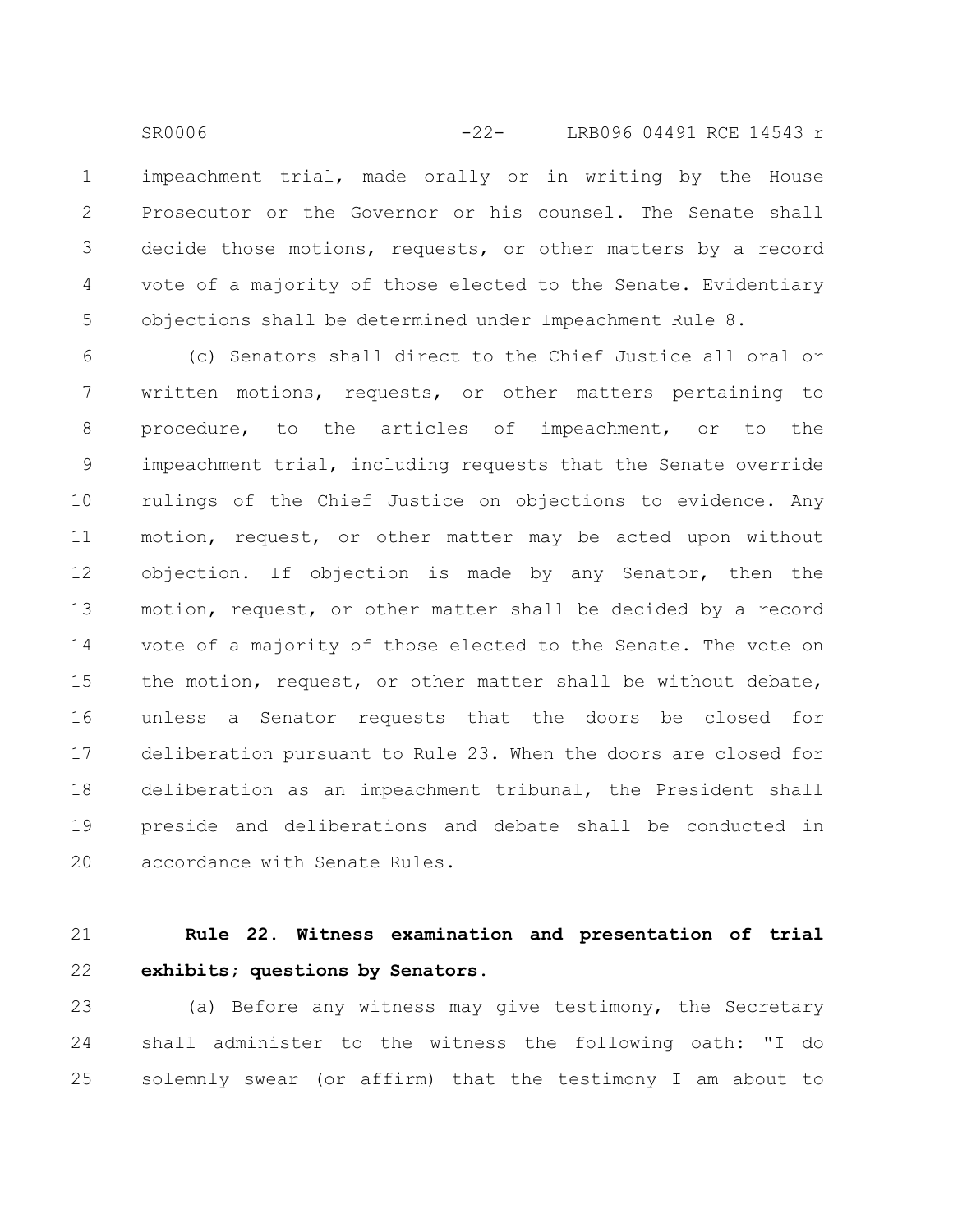give in this matter is the truth, the whole truth, and nothing but the truth." 1 2 SR0006 -23- LRB096 04491 RCE 14543 r

(b) Each witness shall be examined by one person on behalf of the party producing that witness and then cross-examined by one person on the other side. The Chief Justice shall permit redirect examination and may permit re-cross examination. 3 4 5 6

(c) After completion of questioning by the House Prosecutor and the Governor or his counsel, any Senator desiring to question a witness shall be permitted to do so by reducing his or her question to writing and by submitting it to the Secretary. Questions submitted shall be asked by the Chief Justice. If any objection to a Senator's question is raised by the House Prosecutor, the Governor, his counsel, or a Senator, then the objection shall be ruled upon in the same manner as set forth in Impeachment Rule 8. There shall be no colloquy or debate by or among the Senators on the question posed. 7 8 9 10 11 12 13 14 15 16

(d) Copies of all documents and other materials intended to be relied upon or entered into evidence and the name, address, and telephone number of any witness permitted to testify before the Senate pursuant to Impeachment Rule 15 shall be filed with the Secretary, and a copy shall also be provided to all counsel, at least 72 hours before the use of the document or other material or the testimony of the witness, unless specified otherwise by Senate Resolution or by motion under Impeachment Rule 21. 17 18 19 20 21 22 23 24 25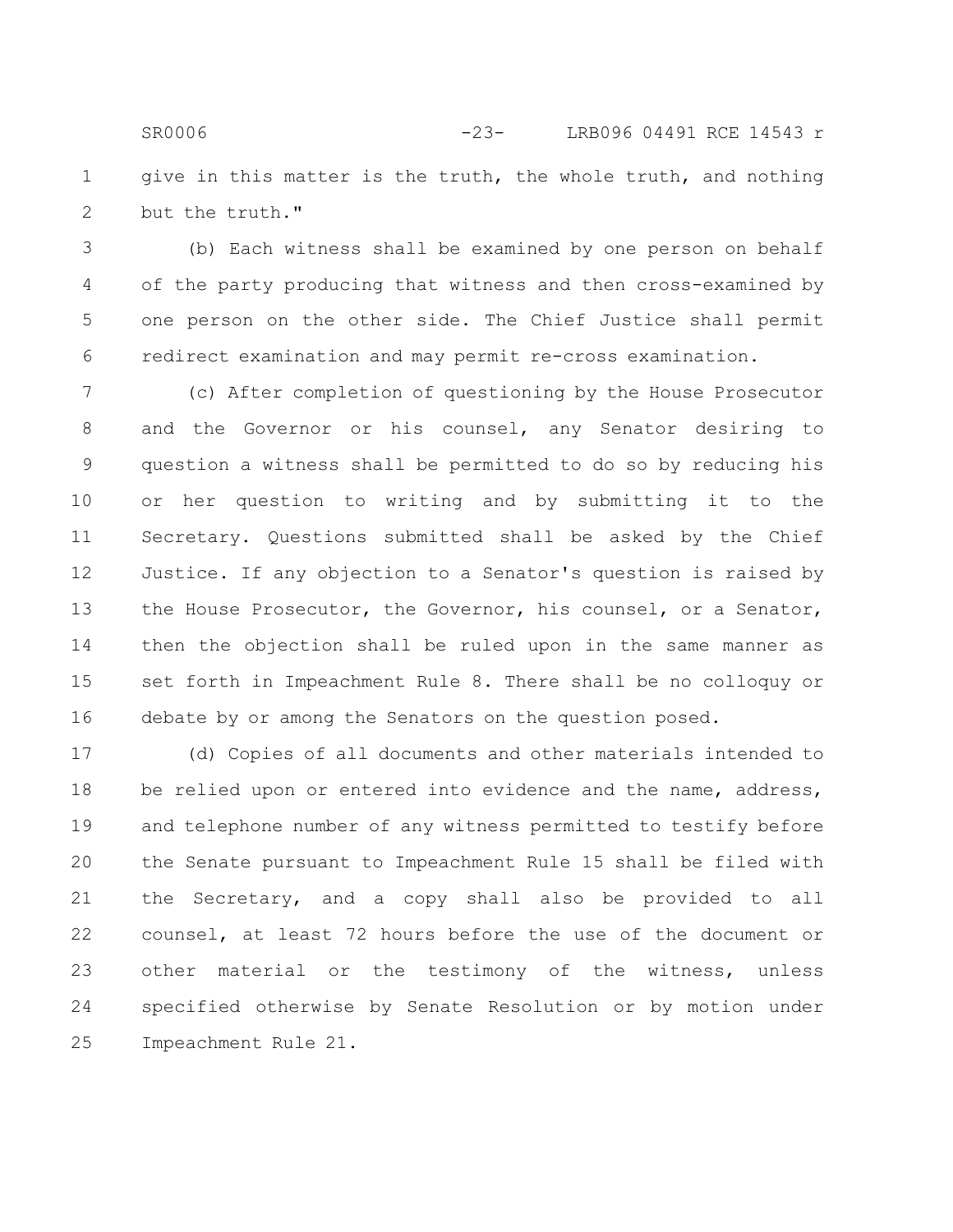SR0006 -24- LRB096 04491 RCE 14543 r

1

# **Rule 23. Sessions; open or closed.**

(a) At all times while the Senate is sitting upon the trial of an impeachment, the doors of the Senate and the Senate galleries shall be kept open, unless the Senate directs the doors to be closed while deliberating upon its decisions. A motion to close the doors may be made by any member of the Senate, and the motion shall be deemed granted only if sustained by two-thirds of those elected to the Senate by record vote. 2 3 4 5 6 7 8 9

(b) By granting a motion under subsection (a), the Senate finds that it is in the public interest for the Senate, as provided in Section 5(c) of Article IV of the Constitution, to conduct deliberations and debate on impeachment matters in closed session. 10 11 12 13 14

15

# **Rule 24. Final verdict and judgment.**

(a) After closing arguments, the Senate sitting as an impeachment tribunal shall take a separate record vote on each article of impeachment against Rod R. Blagojevich. If there is more than one article of impeachment, then a record vote shall be taken on each article in the order that it appears in the articles of impeachment. If an article of impeachment is not sustained by two-thirds of those elected to the Senate, then a record vote shall proceed to be taken on the article next appearing in the articles of impeachment. If an article of impeachment is sustained by two-thirds of those elected to the 16 17 18 19 20 21 22 23 24 25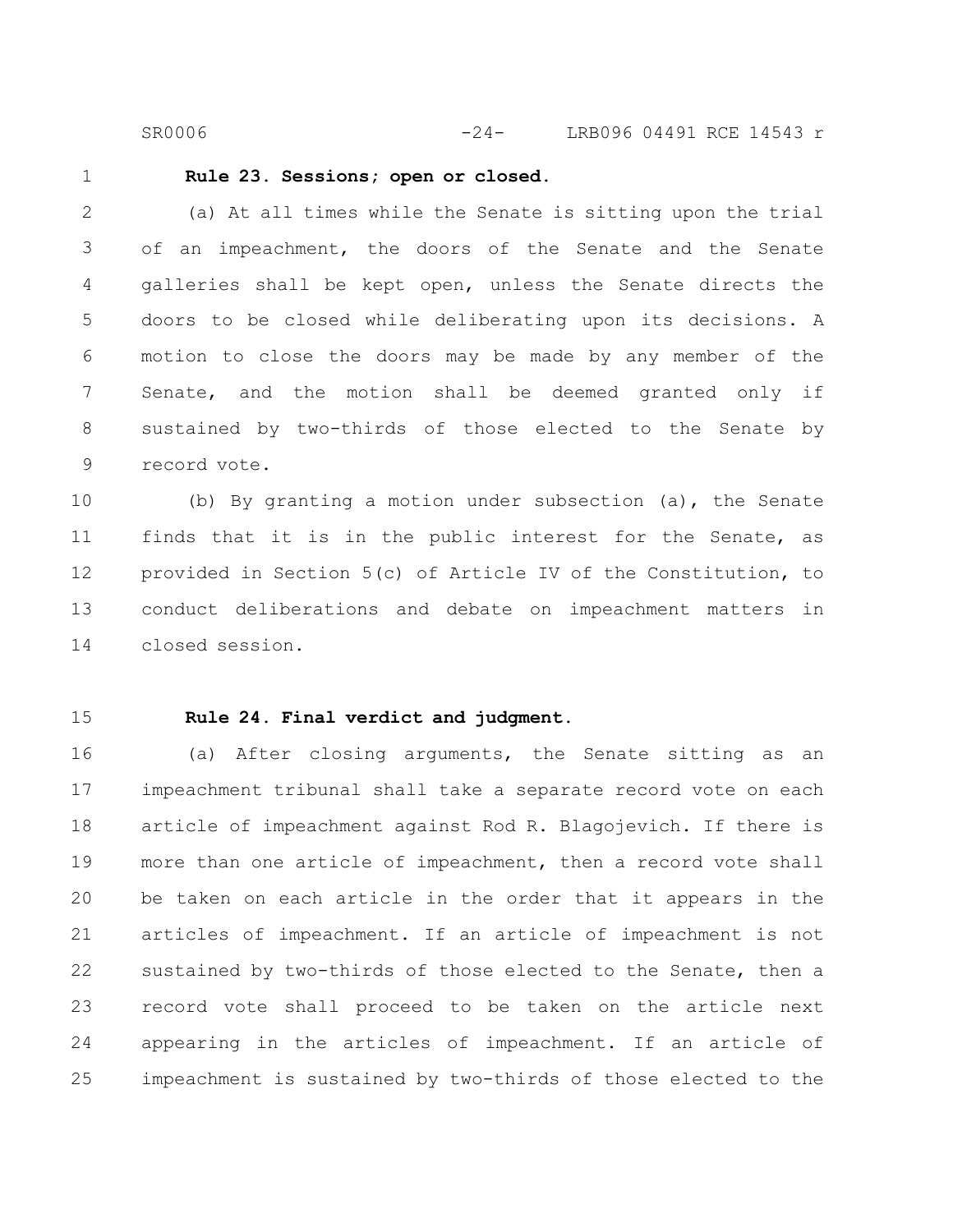Senate, then the Senate need not take a record vote on any remaining articles of impeachment. SR0006 -25- LRB096 04491 RCE 14543 r

(b) If a Senator has not, for a particular article of impeachment, heard a substantial portion of the testimony and evidence or reviewed the transcripts of those portions of the testimony or evidence that the Senator did not hear, then that Senator may not vote on that particular article of impeachment. 3 4 5 6 7

(c) The Chief Justice shall state the question on each article of impeachment as follows: "Shall the Senate sustain the article of impeachment against Governor Rod R. Blagojevich and remove him from the office of Governor?" Each Senator, as his or her name is called, shall rise in his or her place and answer "Yes" or "No". An article of impeachment and the question put to the Senate is not divisible for the purpose of voting thereon at any time during the trial. 8 9 10 11 12 13 14 15

(d) If no article of impeachment is sustained by the Senate, then a judgment of acquittal shall be pronounced by the Chief Justice and entered upon the Journal. 16 17 18

(e) If two-thirds of those elected to the Senate sustain any one or more articles of impeachment by record vote, then the Chief Justice shall pronounce judgment of conviction against Rod R. Blagojevich. The Chief Justice shall also pronounce in the judgment that Rod R. Blagojevich is thereby removed from the office of Governor. The Secretary shall enter the judgment upon the Journal. 19 20 21 22 23 24 25

26

(f) If judgment of conviction is entered, a record vote

1

2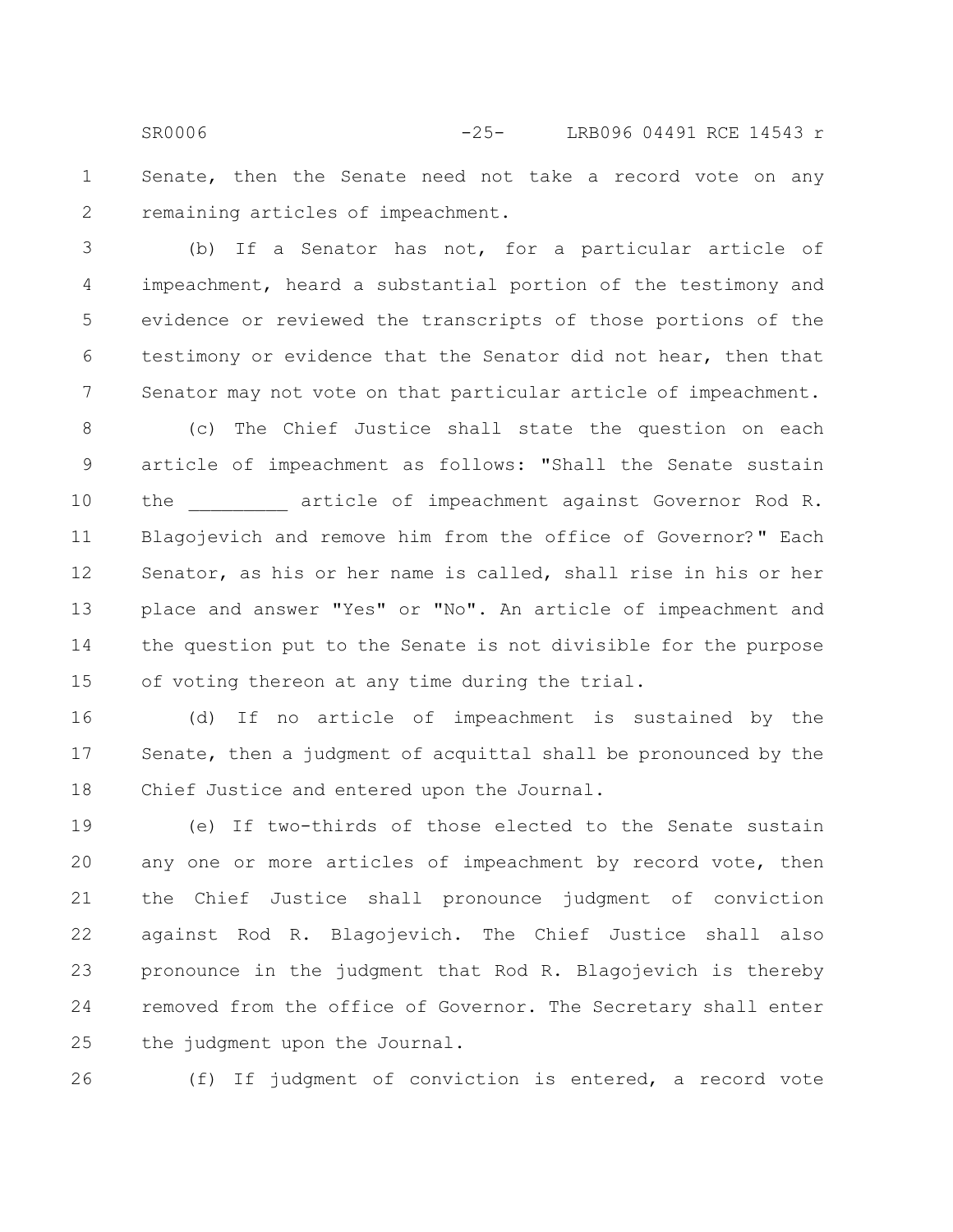may, upon motion of any Senator, be taken on the question of whether Rod R. Blagojevich shall be disqualified from holding any public office of this State in the future. The Chief Justice shall state the question as follows: "Shall Rod R. Blagojevich be disqualified from holding any future public office in this State?" Each Senator, as his or her name is called, shall rise in his or her place and answer "Yes" or "No". If two-thirds of those elected to the Senate vote in favor of disqualification, then judgment of disqualification shall be pronounced by the Chief Justice and entered upon the Journal. If two-thirds of those elected to the Senate do not vote in favor of disqualification, then the Chief Justice shall state that the question is lost, which shall be entered upon the Journal. 1 2 3 4 5 6 7 8 9 10 11 12 13 14

SR0006 -26- LRB096 04491 RCE 14543 r

(g) A motion to reconsider the vote by which any article of impeachment is sustained or rejected is never in order. A motion to reconsider the vote by which disqualification is sustained or rejected is also never in order. 15 16 17 18

(h) Upon conclusion of all impeachment matters, the Chief Justice shall adjourn the Senate *sine die* as an impeachment tribunal. 19 20 21

**Rule 25. Other time periods.** If the Senate at any time fails to sit for the consideration of articles of impeachment at a scheduled day or hour, then the President may fix a day and hour for the Senate to resume its consideration. 22 23 24 25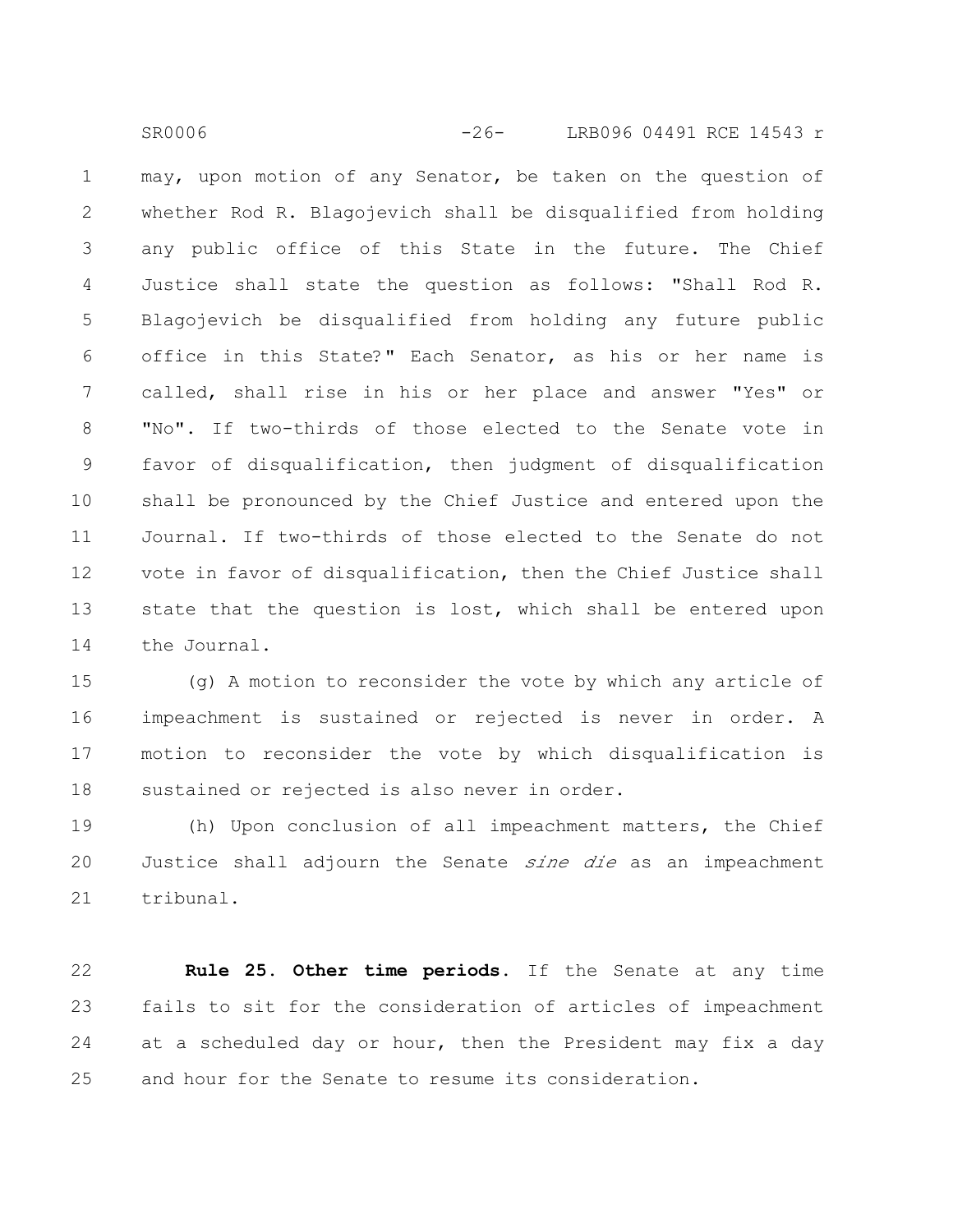SR0006 -27- LRB096 04491 RCE 14543 r

**Rule 26. Amendments to and suspension of Impeachment Rules.** These Impeachment Rules may be suspended or amended by two-thirds of those elected to the Senate by record vote. **APPENDIX-FORMS** Form 1. Senate acknowledgement receipt; articles of impeachment and House impeachment record. I, (name), Secretary of the Senate, have received this day of  $\qquad$ , 2009: (1) the articles of impeachment and (2) the House impeachment record. The House impeachment record consists of the documents and other materials itemized on the attached list.  $\mathcal{L}_\text{max}$ Secretary of the Senate **Form 2.** Letter acknowledging the Senate is prepared to commence hearings. To the Honorable Speaker of the House of Representatives As provided in the Senate Impeachment Rules, the Senate is prepared to take proper order on the subject of the impeachment 1 2 3 4 5 6 7 8 9 10 11 12 13 14 15 16 17 18

of Governor Rod R. Blagojevich, who has been summoned to file 19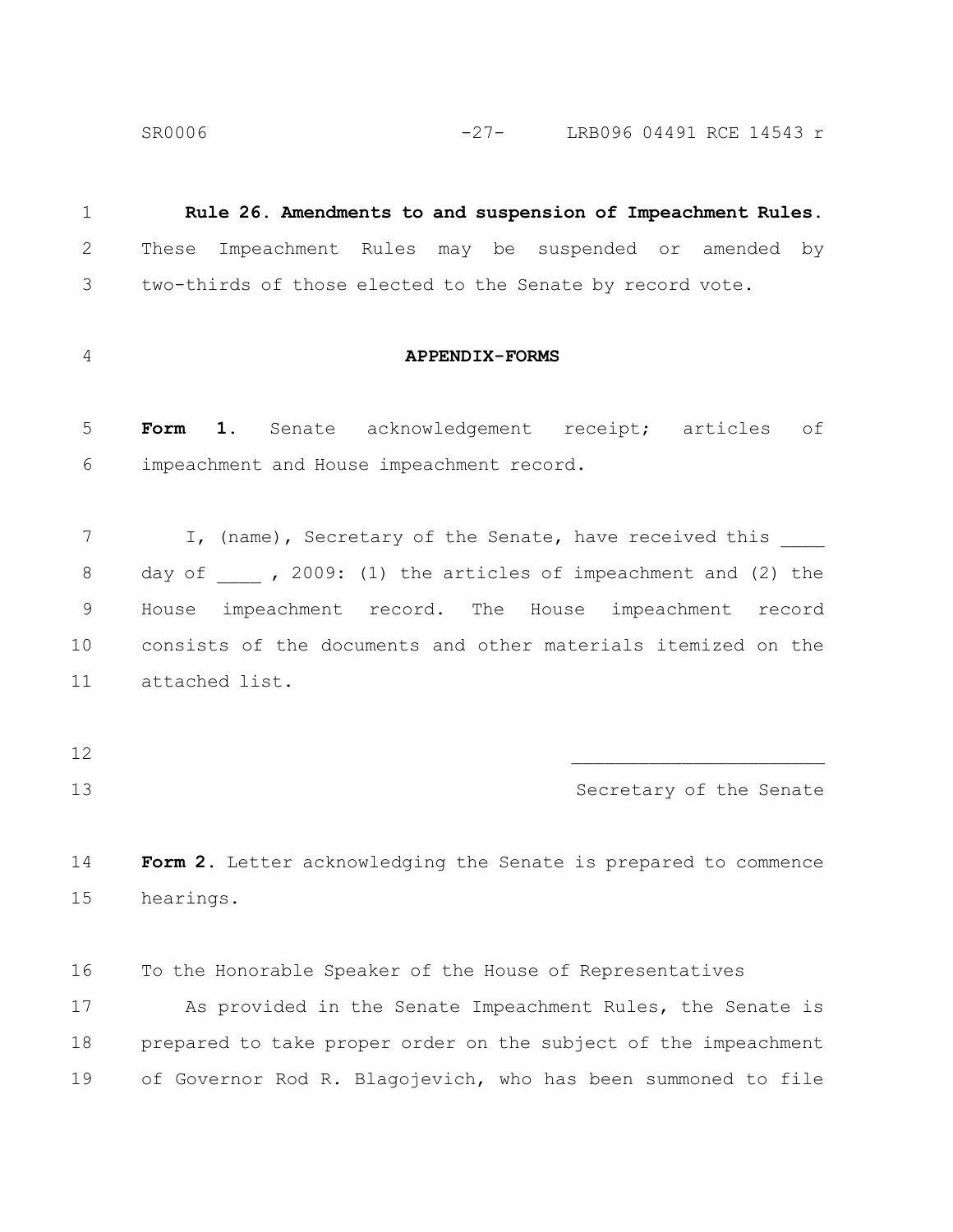an appearance with the Senate on Theorem 1, 2009, at the hour of **Langter in the Senate Chamber and to answer the articles** of impeachment. The House Prosecutor may file with the Secretary of the Senate a reply to the answer filed by the Governor on or before 1009, at the hour of  $\mathcal{L}$  and  $\mathcal{L}$ Senate floor privileges will be extended to Senators, staff of the Senate President and Senate Minority Leader, the House Prosecutor and his or her and staff, the Chief Justice and his staff, Rod R. Blagojevich and his counsel, and those with proper identification as directed by the Senate President and issued by the Secretary of the Senate.  $\mathcal{L}_\text{max}$ 1 2 3 4 5 6 7 8 9 10 11 12 13 SR0006 -28- LRB096 04491 RCE 14543 r

14

Secretary of the Senate cc: Members of the House Special Investigative Committee by individual name 15 16

**Form 3.** Command to Sergeant-at-Arms to serve summons on Rod R. Blagojevich. 17 18

To the Sergeant-at-Arms of the Senate: 19

You are hereby commanded to deliver and leave with Governor Rod R. Blagojevich, if conveniently to be found, or if not, to leave with a person over the age of 21 at his residence or at the Governor's office in the State Capitol or in the James R. 20 21 22 23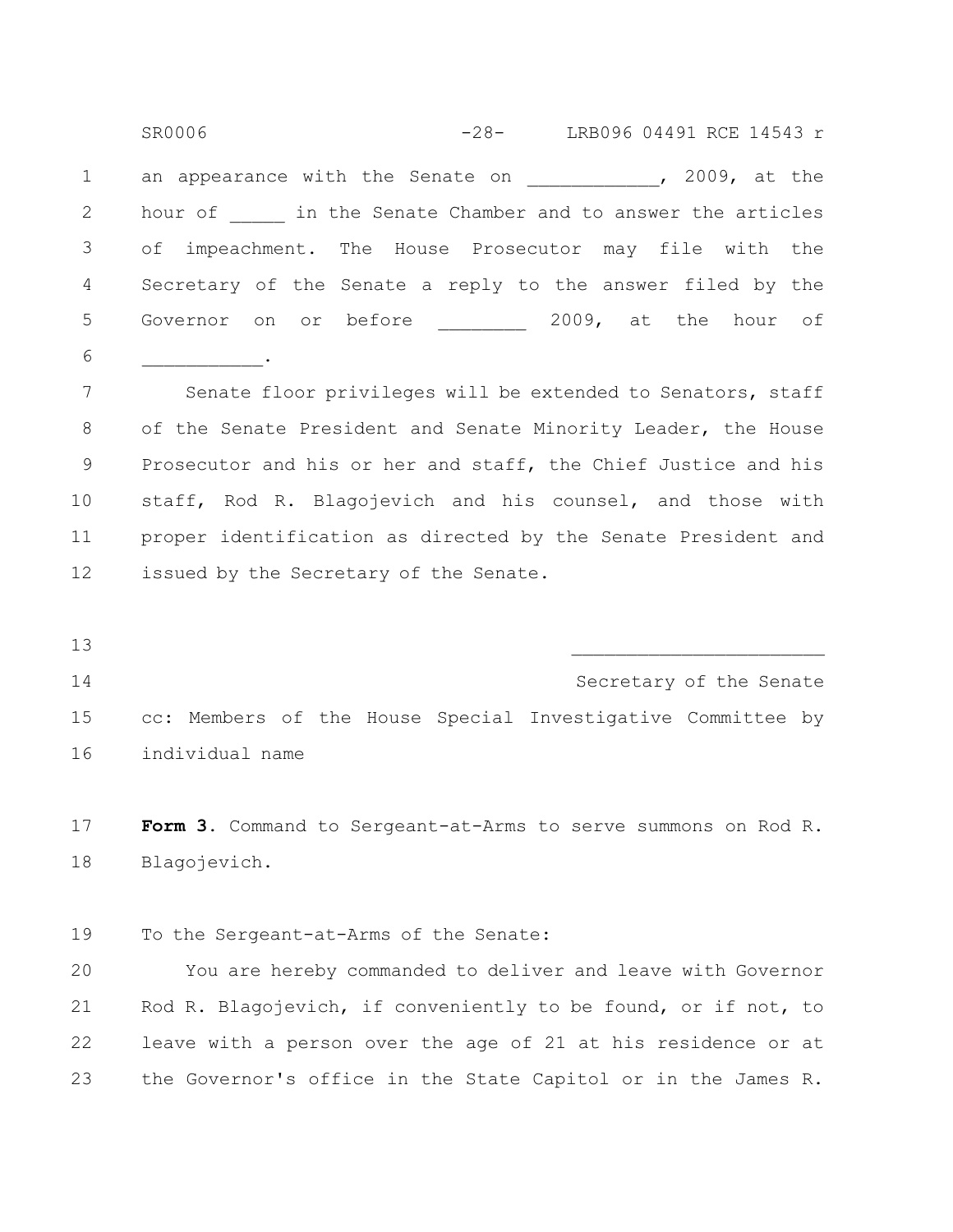Thompson Center, or to serve by news article or publication at least once in a newspaper of general circulation in Illinois, a true and attested copy of the within writ of summons, together with a like copy of this order; and in whichever way you perform the service let it be done at least 2 days before the appearance day mentioned in the summons. 1 2 3 4 5 6 SR0006 -29- LRB096 04491 RCE 14543 r

Fail not, and make return of this writ of summons, with your proceedings thereon endorsed, on or before the appearance day mentioned in the summons. 7 8 9

Witness this \_\_\_\_\_\_\_ day of \_\_\_\_\_\_\_\_\_, 2009. 10

| - -<br>-- - | $\overline{ }$<br>$+$ $\sim$ $\sim$<br>$\overline{\phantom{a}}$<br>ALLCOLCU. |  |
|-------------|------------------------------------------------------------------------------|--|
|             |                                                                              |  |

12

President of the Senate Secretary of the Senate

Form 4. Form of Summons to be served upon Rod R. Blagojevich. 13

The Senate of the State of Illinois to Governor Rod R. Blagojevich: 14 15

Whereas, the Illinois House of Representatives on the day of \_\_\_\_\_\_, 2009 exhibited to the Senate articles of impeachment against you as follows: 16 17 18

19

#### (INSERT ARTICLES OF IMPEACHMENT)

and demands that you, Rod R. Blagojevich, should be put to 20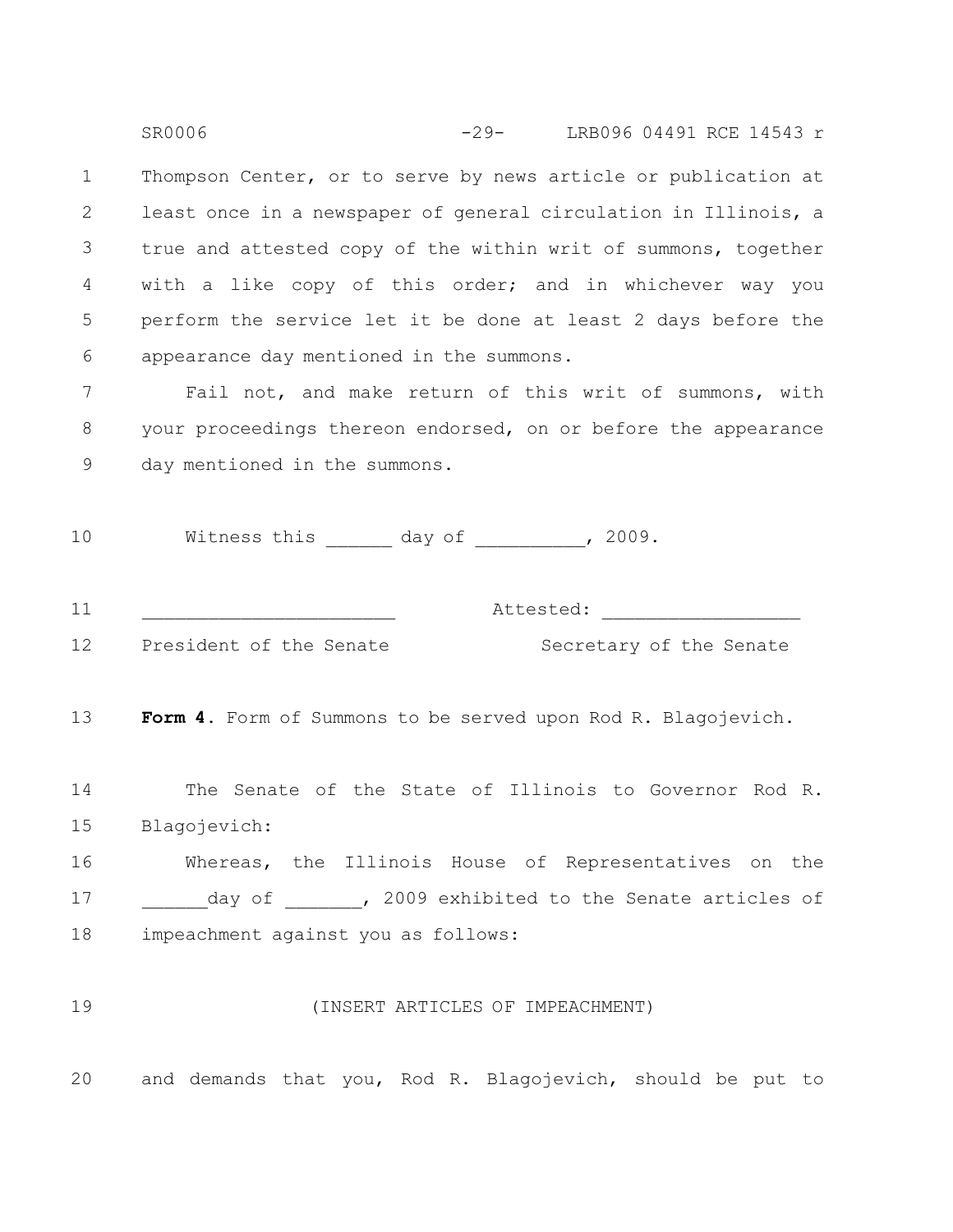answer the accusations as set forth in the those articles of impeachment and such proceedings, examinations, trials, and judgments might be had thereupon as are agreeable to law and justice. 1 2 3 4 SR0006 -30- LRB096 04491 RCE 14543 r

You, Rod R. Blagojevich, are therefore summoned to file an appearance with the Senate of the State of Illinois at its chamber in the city of Springfield, on the day of , 2009 at the hour of  $\qquad \qquad$  , and at that time file an answer to the articles of impeachment. You are commanded to abide by, obey, and perform such orders, directions, and judgments as the Senate of the State of Illinois shall make in the premises according to the Constitution and laws of the State of Illinois. 5 6 7 8 9 10 11 12 13

Witness this day of the 2009. 14

| $\sim$ $\sim$<br>. .<br><b>__</b><br>__ |  |  |
|-----------------------------------------|--|--|
|                                         |  |  |
|                                         |  |  |

16

President of the Senate Secretary of the Senate

**Form 5.** Form of subpoena for testimony and production of documents. 17 18

The Senate of the State of Illinois to: 19

 $NAME:$ 20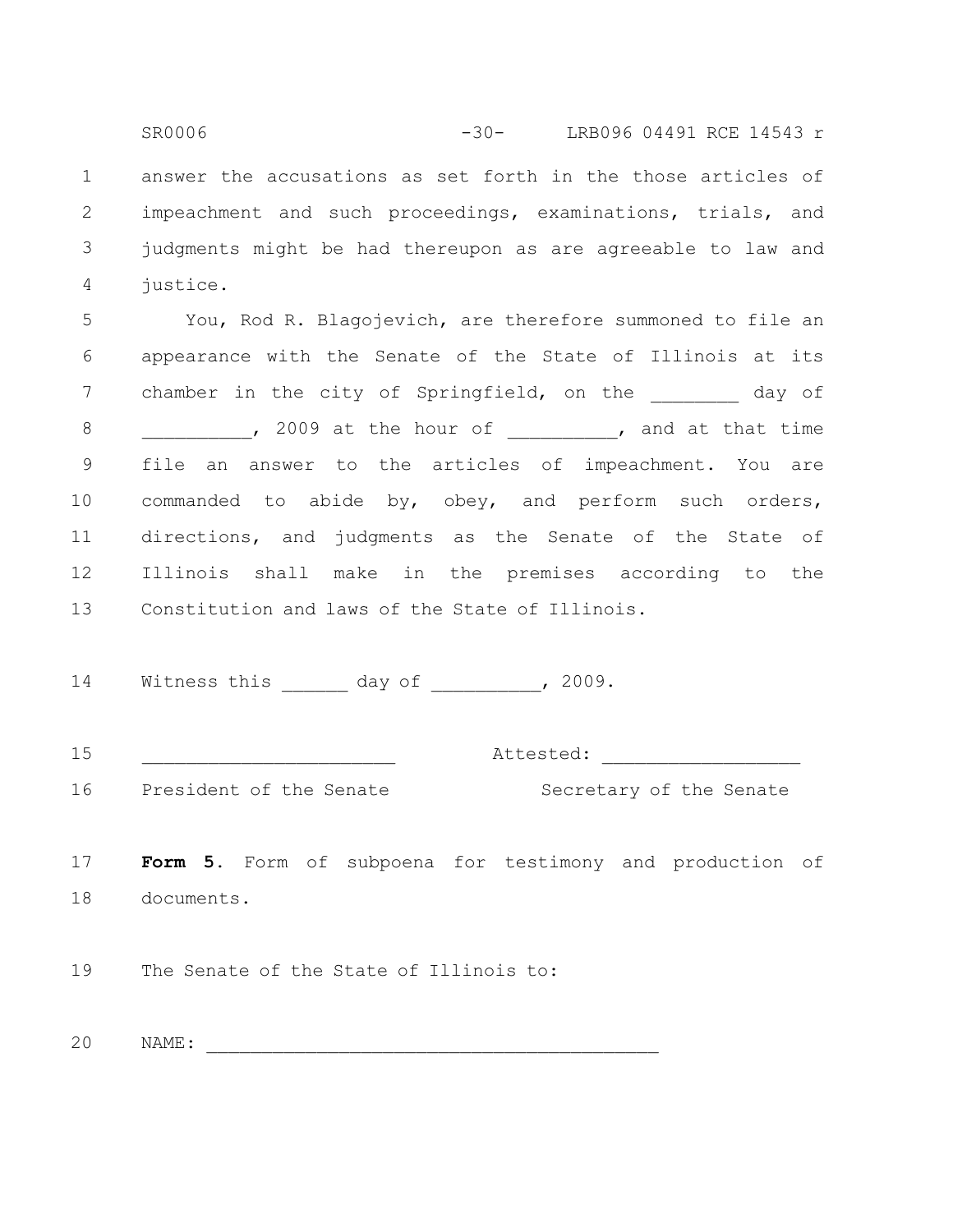|              | SR0006   | $-31-$ | LRB096 04491 RCE 14543 r |
|--------------|----------|--------|--------------------------|
|              | ADDRESS: |        |                          |
|              |          |        |                          |
| $\mathbf{2}$ | CITY:    |        |                          |

YOU ARE COMMANDED to (appear to testify before / deliver documents or other materials to / appear to testify before and deliver documents and other materials to) the Senate of the State of Illinois at the Senate chamber in Springfield, Sangamon County, Illinois on the and day of , 2009 at the hour of the in the matter of the impeachment trial of Governor Rod R. Blagojevich now pending before the Senate. 3 4 5 6 7 8 9 10

YOU ARE COMMANDED to bring the following: 11

(list documents or other materials) 12

in your possession or control. 13

**YOUR FAILURE TO RESPOND TO THIS SUBPOENA WILL SUBJECT YOU TO ARREST AND PUNISHMENT AS PROVIDED BY THE ILLINOIS CONSTITUTION, THE STATUTES OF ILLINOIS, AND THE RULES OF THE SENATE.** 14 15 16 17

Witness this \_\_\_\_\_\_\_ day of \_\_\_\_\_\_\_\_\_, 2009. 18

19

Attested:

20 President of the Senate

Secretary of the Senate